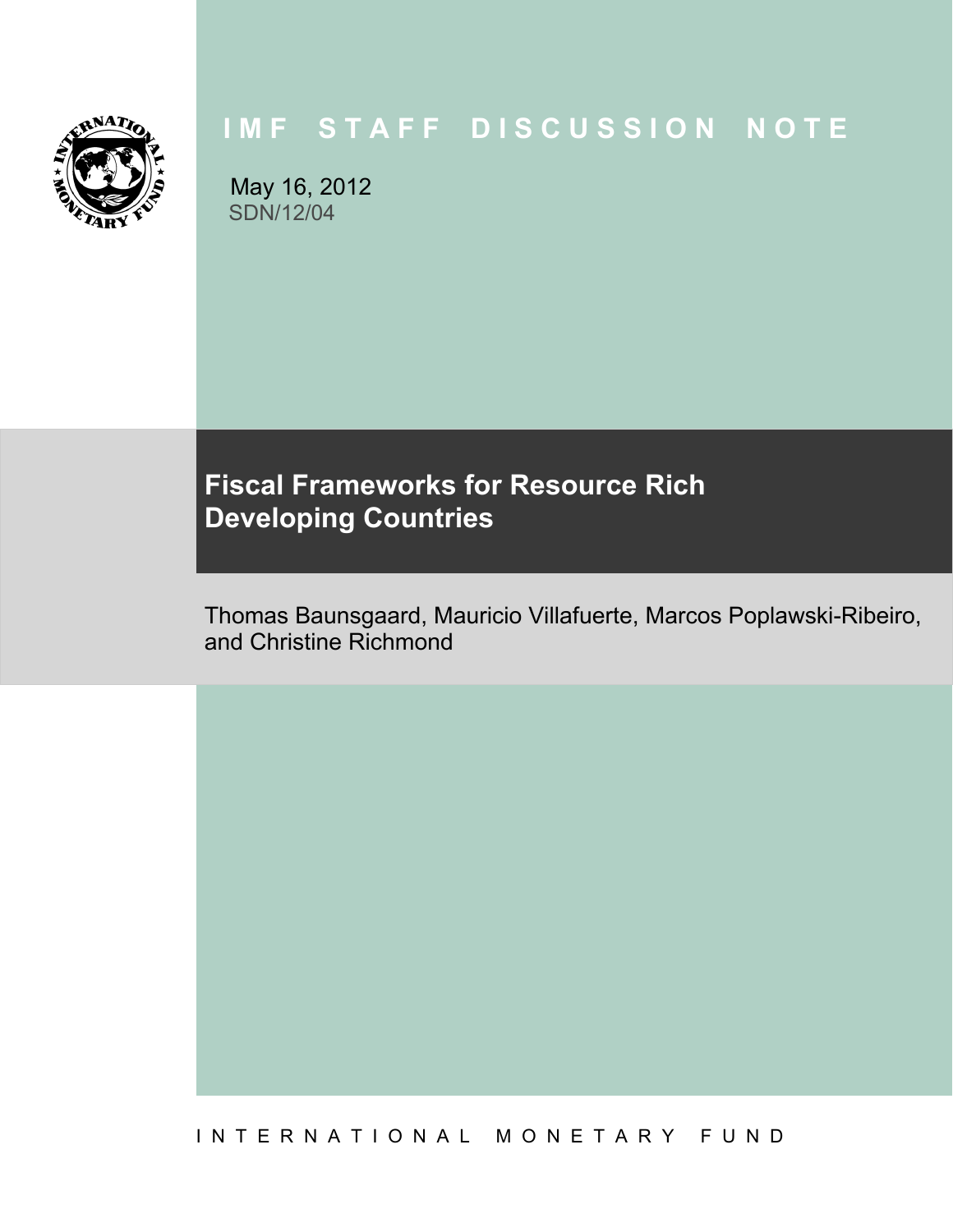#### INTERNATIONAL MONETARY FUND

#### Fiscal Affairs Department

#### **Fiscal Frameworks for Resource Rich Developing Countries**

Prepared by Thomas Baunsgaard, Mauricio Villafuerte, Marcos Poplawski-Ribeiro, and Christine Richmond<sup>1</sup>

Authorized for distribution by Carlo Cottarelli

May 16, 2012

**DISCLAIMER: This Staff Discussion Note represents the views of the authors and does not necessarily represent IMF views or IMF policy. The views expressed herein should be attributed to the authors and not to the IMF, its Executive Board, or its management. Staff Discussion Notes are published to elicit comments and to further debate.** 

| JEL Classification Numbers: 013, E62, H54, H61 |                                                                                                                                            |
|------------------------------------------------|--------------------------------------------------------------------------------------------------------------------------------------------|
| Keywords:                                      | Natural resources, permanent income hypothesis,<br>public financial management, fiscal framework,<br>fiscal rules, macro-fiscal management |
| Author's E-mail Addresses:                     | $t$ baunsgaard@imf.org, mvillafuerte@imf.org,<br>mpoplawskiRibeiro@imf.org, crichmond@imf.org                                              |

1

<sup>&</sup>lt;sup>1</sup>The paper has benefited from insightful comments and suggestions from many people, including Carlo Cottarelli, Sanjeev Gupta, Michael Keen, Abdelhak Senhadji, Philip Daniel, Paolo Mauro, Holger van Eden, Alistair Watson, Santiago Acosta, Dan Ghura, Cathy Pattillo, Andy Berg, Susan Yang, Roger Nord, James Daniel, Andreas Bauer, and Tony Venables.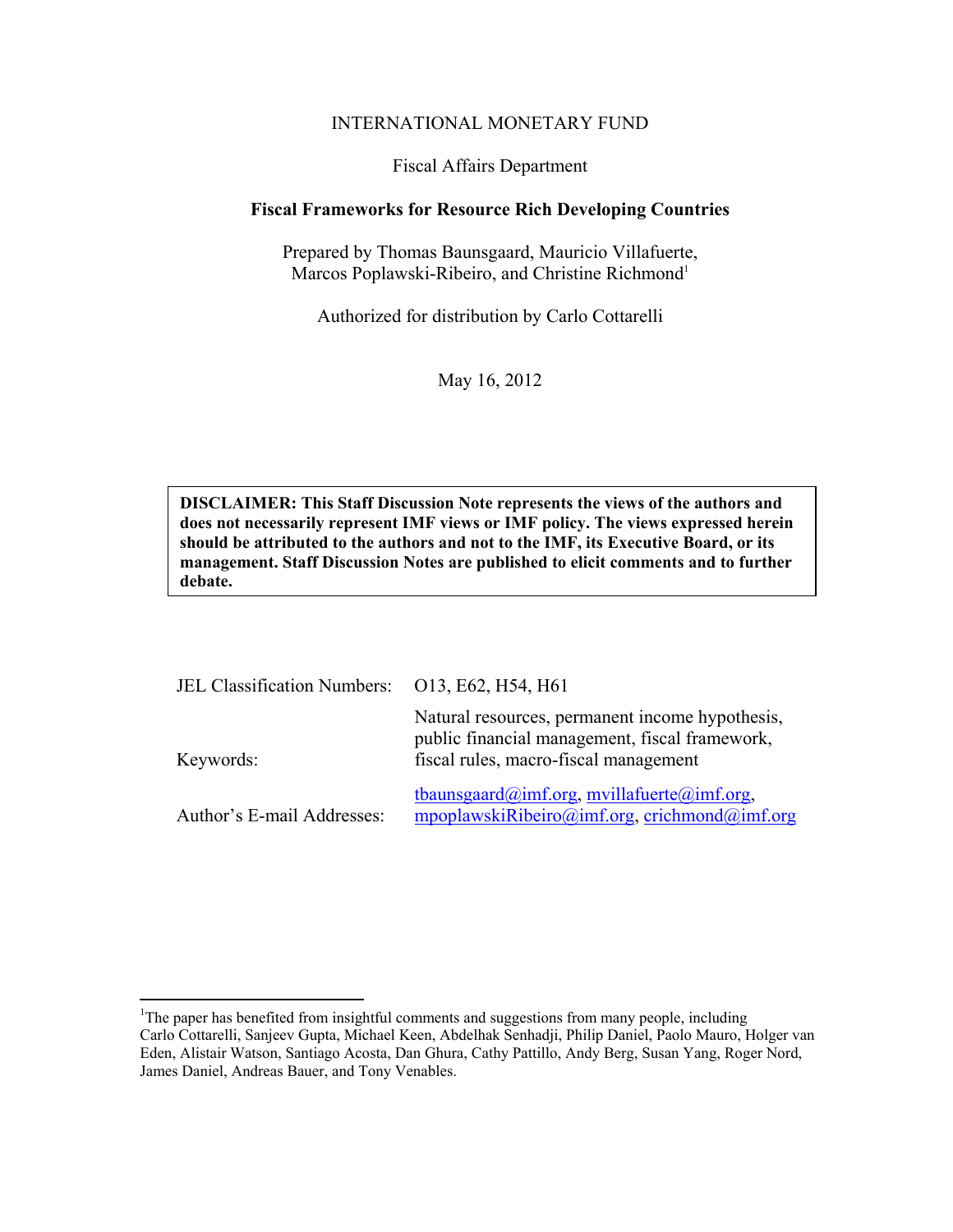| $\mathbf{I}$ .                              |                                                                                        |  |
|---------------------------------------------|----------------------------------------------------------------------------------------|--|
| II.                                         |                                                                                        |  |
| III.                                        |                                                                                        |  |
| IV.                                         |                                                                                        |  |
| V.                                          |                                                                                        |  |
| Tables<br>$1_{\cdot}$<br>2.                 | A Comparison of Benchmarks to Assess Long-Term Sustainability 11                       |  |
| Figures<br>1.<br>2.<br>3 <sub>1</sub><br>4. |                                                                                        |  |
| Boxes<br>1.<br>2.<br>3 <sub>1</sub>         | An Example of a Modified PIH with Scaling-Up of Capital Spending14                     |  |
| $\rm{L}$<br>II.<br>III.                     | Appendices<br>Elements of Fiscal Frameworks in Selected Resource Intensive Countries25 |  |
| 1.                                          | Appendix Table<br>Survey on IMF Advice to a Sample of Resource-Dependent Countries 24  |  |
|                                             |                                                                                        |  |

## **Contents Page**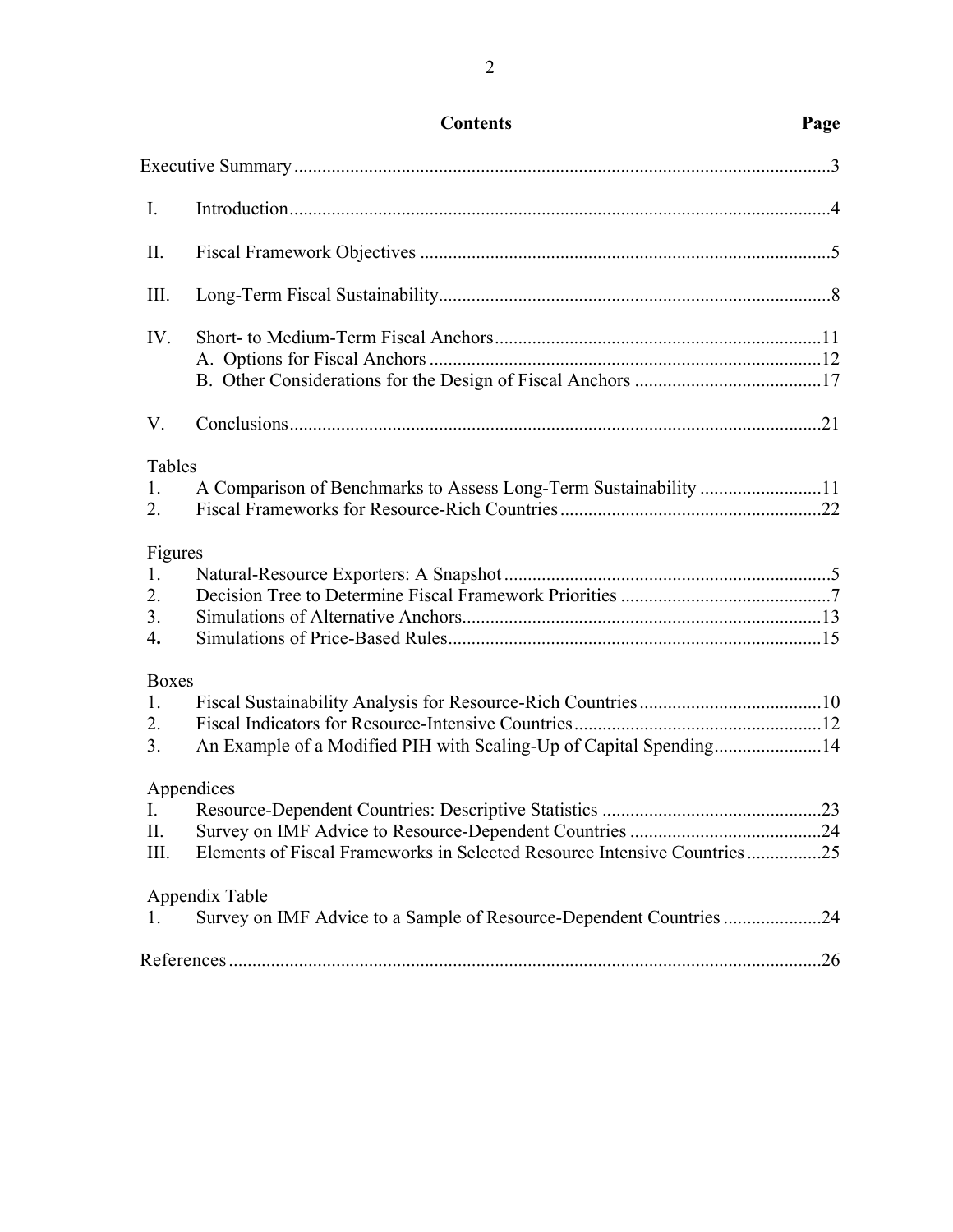#### **EXECUTIVE SUMMARY**

This paper examines options for fiscal policy frameworks in resource rich developing countries. In doing so, it reassesses the role of the permanent income hypothesis, especially in low-income countries seeking to tackle infrastructure and development needs by scaling up growth-enhancing expenditure.

The paper concludes that the fiscal policy framework:

- should reflect country-specific factors, which may change over time;
- should promote the sustainability of fiscal policy;
- should be sufficiently flexible to enable scaling up growth-enhancing expenditure, especially in low-income countries;
- should consider absorption capacity constraints and the quality of public financial management systems;
- should provide adequate precautionary buffers in countries that are vulnerable to high volatility and uncertainty of resource revenue; and
- could be supported by resource funds if they are properly integrated with the budget and the fiscal policy anchor.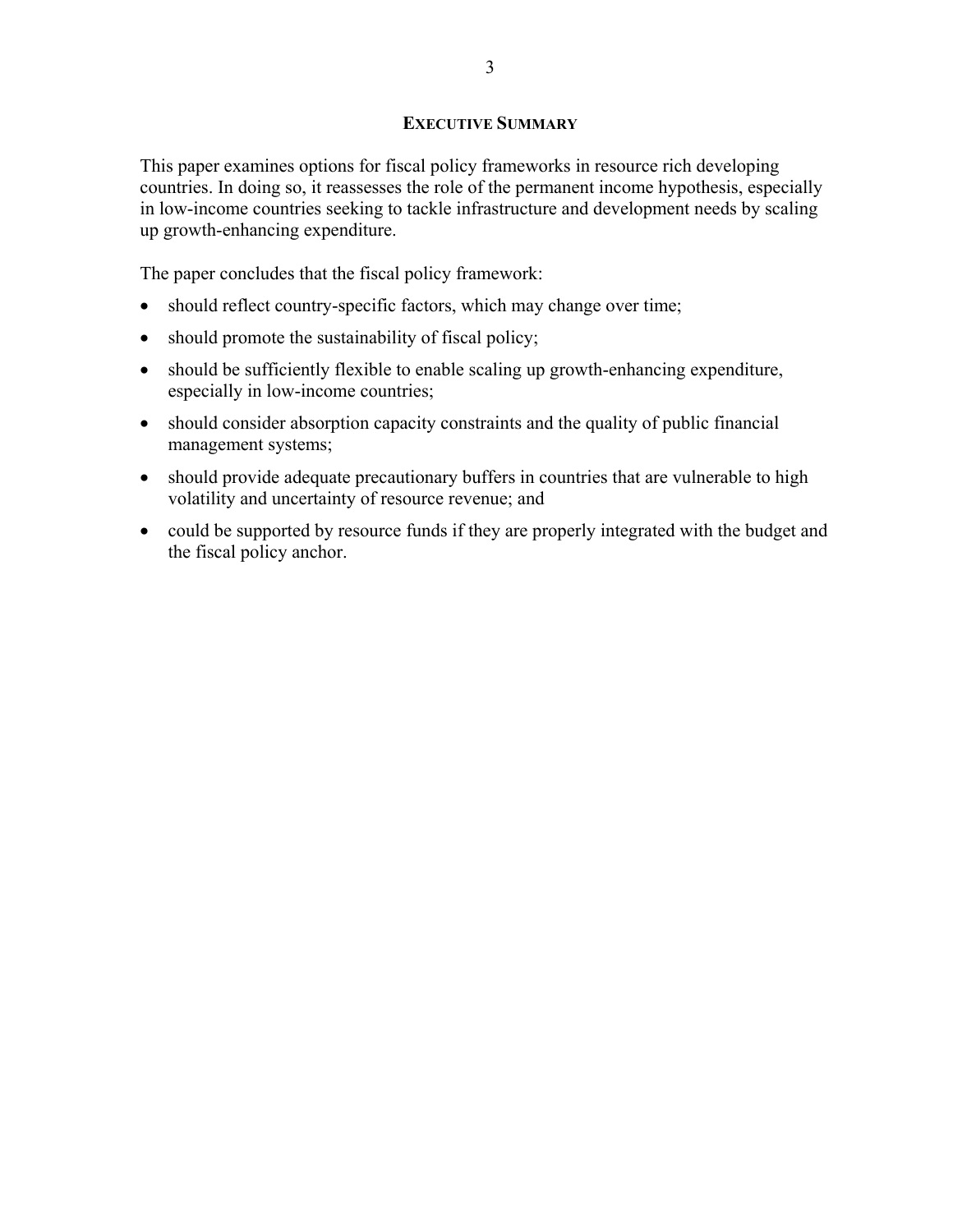#### **I. INTRODUCTION**

**The design of fiscal policy in countries with a large endowment of non-renewable natural resources continues to generate much debate**. Large economic rents—bolstered by higher commodity prices and the discovery of new reserves—in many such resource-rich developing countries provide an opportunity to promote economic and social development, build human capital, and reduce infrastructure gaps. Managing those resources effectively is therefore a critical policy issue, but a challenging one as the literature on the "resource curse"<sup>2</sup> for many countries documents.

**Much of the debate on resource management has been dominated by the permanent income hypothesis (PIH) approach, but recent work has questioned its relevance.** Recent research has argued that the PIH is inappropriate in low-income countries (LICs) rich in natural resources, as it ignores that these countries are both capital and credit constrained. This suggests that more flexible fiscal frameworks that facilitate scaling up growthenhancing spending financed by resource revenue are needed. In this context, the IMF has been criticized, including by the Independent Evaluation Office (IEO),<sup>3</sup> for being too rigid in underpinning policy recommendations with the PIH.

**How could fiscal frameworks for resource-rich countries be made more flexible?** This paper tackles the question from a practitioner's perspective, proposing simple but comprehensive options that also help to anchor fiscal policy.<sup>4</sup> A guiding principle is for the design to take into account country-specific economic and institutional circumstances, such as resource revenue dependency, reserve horizon, and development needs (Figure 1 and Appendix 1 provide a cross-country snapshot of these three dimensions). The paper shows that simple modifications to fiscal frameworks currently in use allow a more flexible treatment of growth-enhancing expenditure while addressing both the volatility and exhaustibility of resources revenue.

**Of course, the ultimate success of a fiscal framework will depend on the political commitment to implement it**. This is not trivial as shown by an extensive literature on the political economy of resource-rich countries.<sup>5</sup> While this note will not delve into political economy considerations, it will provide a concise review of the extent to which countries have been able to comply with their intended frameworks (Section IV).

 $5$ See for example Ross (1999). This note abstracts from those political economy considerations.

 $\overline{a}$ 

 $2A$  substantial literature documents this phenomenon and offers potential explanations (e.g., Dutch Disease, limited absorptive capacity, rent-seeking behavior, poor institutions). For a recent review, see van der Ploeg (2011).

<sup>&</sup>lt;sup>3</sup>A recent IEO evaluation on the relevance and utilization of research in the IMF observed that the calculation of PIH-based benchmarks has not always been properly rationalized and adapted to specific country characteristics (see IEO, 2011).

<sup>&</sup>lt;sup>4</sup>This note focuses on concrete operational design issues. For a review of the macroeconomic performance of commodity exporters during commodity price cycles and model-based simulations of optimal fiscal policy responses to commodity market shocks, see IMF (2012).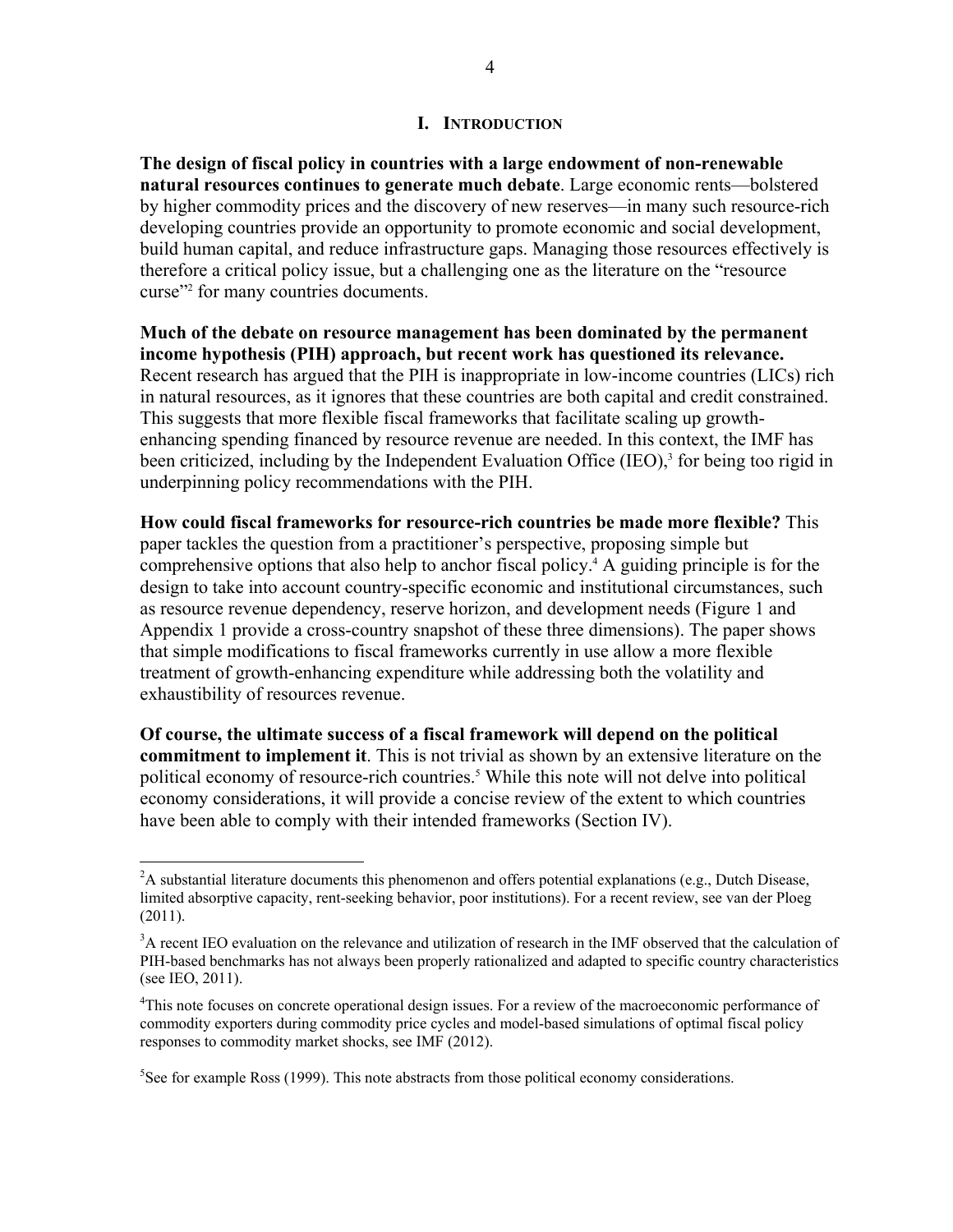**The paper is organized as follows**. Section II discusses the objectives of fiscal frameworks in resource-rich developing countries. Section III addresses the assessment of long-term fiscal sustainability. Section IV considers options for short- to medium-term fiscal anchors and some practical implications of scaling up, revenue volatility and uncertainty, and the use of resource funds. Section V concludes.



**Figure 1. Natural-Resource Exporters: A Snapshot** 

Source: IMF staff estimates

Note: The UNDP Human Development Indicator (HDI) provides an indication of the development needs of a country. The HDI is a comparative measure of life expectancy, literacy, education, and standards of living for countries worldwide. Countries are classified into four quartiles: very high, high, medium, and low HDI. This figure excludes countries with very high HDI (e.g., Norway).

#### **II. FISCAL FRAMEWORK OBJECTIVES**

**The volatility, uncertainty, and exhaustibility of resources revenues pose challenges for the design of appropriate policy frameworks for resource-rich developing countries**. How to ensure short-term macroeconomic and fiscal stability? How to achieve long-term fiscal sustainability and adequate savings for future generations while allocating sufficient resources to meet development needs? How to address absorption capacity constraints that could limit the quality and effectiveness of scaled-up spending?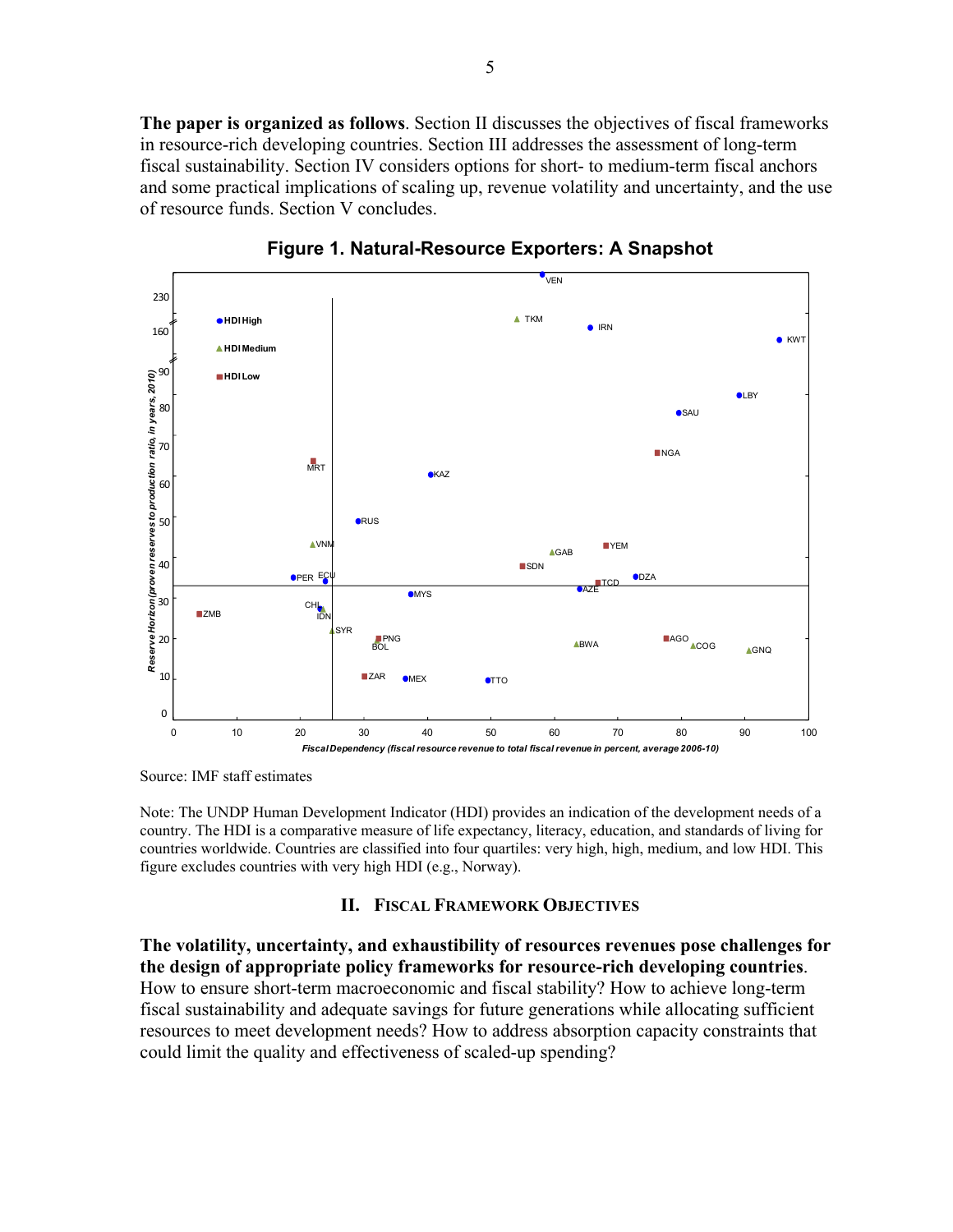**A fiscal policy framework should contain several elements**: (i) indicators to assess the fiscal stance; (ii) a benchmark for assessing long-term fiscal sustainability; (iii) a rule that anchors the short- to medium-term fiscal policy path; and (iv) the requisite institutional setup, e.g., the capacity to undertake long-term revenue forecasts and accord a medium-term orientation to the fiscal framework.

## **The fiscal policy framework should ensure**:

- macro-fiscal stability;
- fiscal sustainability for countries with temporary resource revenue flows;
- scaling up growth-enhancing expenditure, which may need to be gradual if absorption and institutional capacity constraints are large; and
- adequate accumulation of precautionary savings.

**The precise weight assigned to the above-noted objectives should reflect countryspecific characteristics**. To illustrate, a simple decision tree can help weigh these objectives across the entire spectrum of resource-rich countries (that is, developing and developed economies) (Figure 2). A special macro-fiscal framework is relevant only for countries relatively dependent on resource revenue (or expected to be so in the future). Setting specific thresholds will necessarily be somewhat arbitrary, but an indicative threshold for revenue dependency could be in the range of 20 to 25 percent of total fiscal revenue.<sup>6</sup> An indicative threshold for the reserve horizon, which indicates whether the stream of resources revenue can be considered as permanent or temporary, could be set at 30 to 35 years (about one generation). Other country-specific aspects relate to development needs, capital scarcity, and absorptive and institutional capacity. Data show that the capital stock is low in most developing countries, not only because investment has been low but also because of limited institutional capacity to transform investment into capital.<sup>7</sup>

## **The objectives underpinning a fiscal framework would then vary across the following sets of conditions**:

- Resource revenue temporary
	- *Ample capital*. For these countries, the key issue should be to accumulate sufficient financial savings for future generations (e.g., Norway).
	- *Scarce capital*. This group would include many developing countries, including countries that have recently discovered new resources (e.g., Ghana and Uganda). The fiscal framework should balance accumulating financial savings and investing resource revenue domestically to increase non-resource growth.

 $\overline{a}$ 6 These thresholds have been used in the IMF's *Guide on Resource Revenue Transparency* (2007) and in other policy papers (e.g., Ossowski and others, 2008).

<sup>&</sup>lt;sup>7</sup>See Gupta and others (2011), who estimate efficiency-adjusted capital stocks based on an index of public investment efficiency (PIMI) developed in Dabla-Norris and others (2011).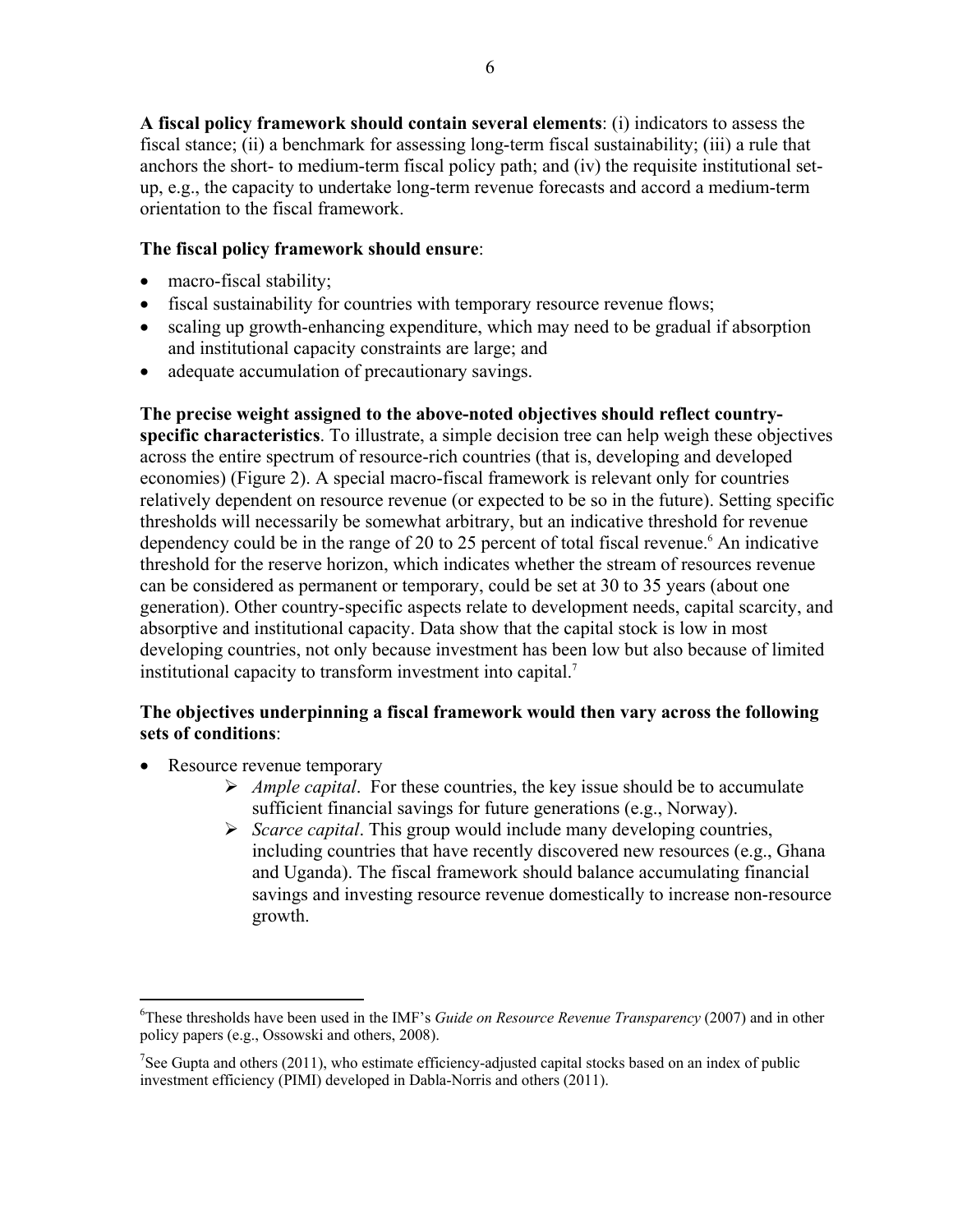Resource revenue long-lasting

1

- *Ample capital*. The framework should be centered on managing volatility and achieving macro-fiscal stability (e.g., Saudi Arabia, Kuwait, and other Gulf Cooperation Council countries).8
- *Scarce capital*. The key objectives should be to invest revenues domestically while maintaining macroeconomic stability. Gradual scaling up may be needed, given absorption constraints. With a long revenue horizon, sustainability concerns are less pressing (e.g., Nigeria, Angola, Iraq).`

## **Figure 2. Decision Tree to Determine Fiscal Framework Priorities**



**The country classification can change over time, implying that the primary objectives of the fiscal framework could also change**. One reason would be changes to the resource reserves estimates. Many developing countries enjoy significant potential for discovering new resources, which could extend their resource reserve horizon. However, the potential upside is balanced by uncertainty about the extent to which new reserves can be economically developed—this will depend on future prices, costs, technology, and the policy environment. The following principles for estimating reserves seek to balance these: (i) include deposits only with an approved commercial development plan (this avoids framing the policy design decisions on the "unknowns"); (ii) for countries with a more

<sup>&</sup>lt;sup>8</sup>Countries dependent on natural resources may be concerned about obsolescence (e.g., if technological developments reduce commodity demand), and hence focus on sustainability and economic diversification.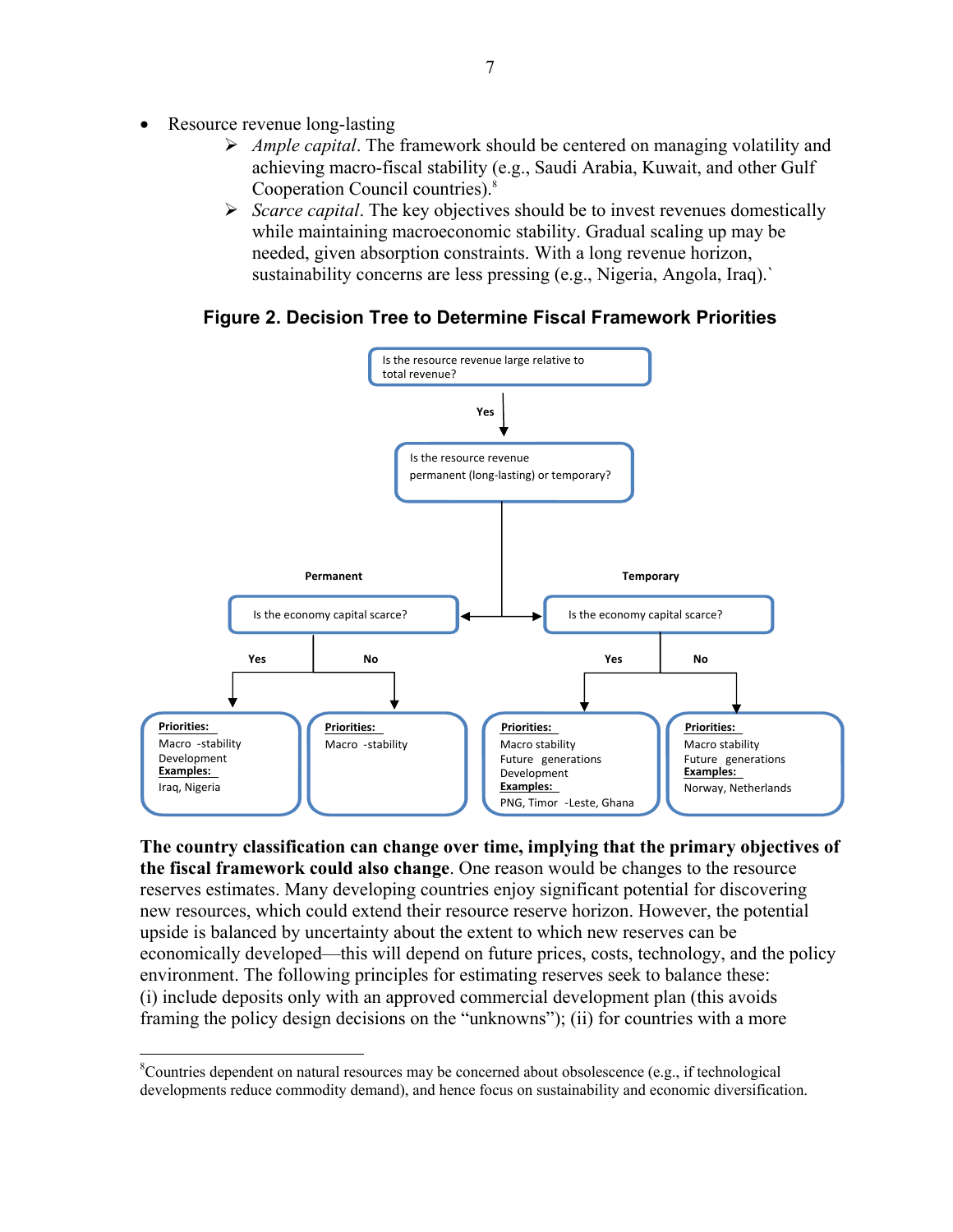diversified project portfolio, account for *probable reserves* to capture some of the potential upside for additional deposits; and (iii) for countries that rely on only one project, account for proven reserves to be more prudent.<sup>9</sup> This might still require some country-specific treatment when positive exploration activities point to a significant potential for new discoveries.

#### **III. LONG-TERM FISCAL SUSTAINABILITY**

**The design of the fiscal framework should be guided by an assessment of long-term fiscal sustainability**—i.e., whether a government can sustain current spending, tax, and other policies in the long run without threatening its solvency or defaulting on its liabilities or promised expenditures. In the case of resource-rich countries, such an assessment needs to take into account the exhaustibility of the resource revenue.

**The standard PIH approach relies on simplifying assumptions.** It implies that, for a country with only resource revenues, the intertemporal budget constraint is satisfied when the yearly spending (i.e., the non-resource primary deficit) is limited to the perpetuity value of resource wealth (i.e., the present value of all future resource revenue).10 Applied this way, the PIH provides a benchmark for the non-resource primary fiscal balance (actually a deficit) that can be financed indefinitely (Box 1). With projections for non-resource revenue, the non-resource primary balance benchmark also provides an estimate of the "sustainable" level of expenditure. As the projection horizon is long, the estimates are sensitive to changes in critical parameters (e.g., the price of natural resources and the discount rate).

**The fiscal sustainability exercise for resource-rich countries has typically relied on the permanent income hypothesis**. A survey of IMF country papers (see Appendix II) shows that long-term fiscal sustainability assessments in resource-rich countries have relied on the PIH. Since the standard PIH-based benchmark does not capture country characteristics well, applications across countries have relied on ad-hoc refinements (e.g., assuming depletion of resource wealth over a finite period through a time-bound annuity rather than the benchmark PIH perpetuity).<sup>11</sup> Importantly, this survey also suggests that the IMF has not advocated PIHbased fiscal anchors for conducting fiscal policy in most countries.

 $\overline{a}$ 

<sup>&</sup>lt;sup>9</sup>This would draw on a probability-based approach in the extractive industries, where, for proven reserves (P1), there is a 10 percent probability that realized deposits will be less than the reserve estimate; and for probable reserves (P2), there is a 50 percent probability that realized deposits will be less than the reserves estimate.

<sup>&</sup>lt;sup>10</sup>See Barnett and Ossowski (2003). The PIH approach is really a model about the optimal path for consumption; however, a simplifying assumption is usually made to equate consumption with total spending (i.e., both government recurrent expenditure and investment) based on several grounds. First, the convenience of equating the financial return on savings with observable returns on (risk-free) financial investments instead of more uncertain and harder to estimate returns on, say, investments in domestic physical capital. Second, an implied segmentation between current and capital spending (if consumption were equated with the former) would ignore that some current spending also can have a positive impact on growth (and the past experience shows, not all capital spending does) as well as the recurrent cost implications of capital spending.

<sup>11</sup>Cross-country studies include the IMF's April 2007 *Regional Economic Outlook: Sub-Saharan Africa*; and Villafuerte and López-Murphy (2010). For country applications, see Basdevant (2008); Carcillo, Leigh, and Villafuerte (2007); Maliszewski (2009); and Velculescu and Rizavi (2005).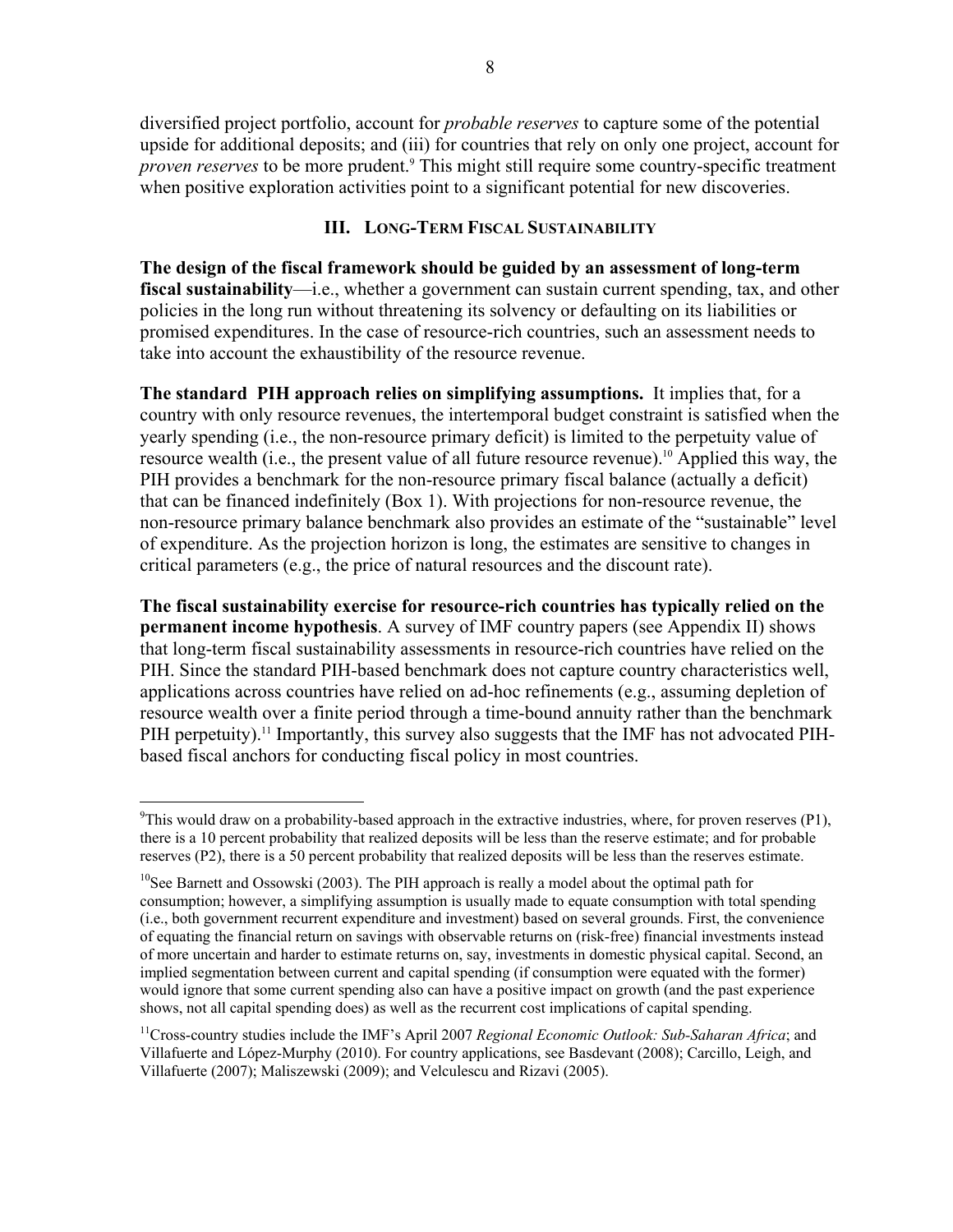**As noted earlier, the PIH has been criticized for providing a fiscal benchmark that is too tight for low-income countries**. Capital scarcity in LICs implies that the rate of return to capital is likely to be high. At the same time, these countries face difficulty in financing government investment, essential for escaping from a poverty trap (Berg and others, 2012; Collier and others, 2009; van der Ploeg, 2011; and van der Ploeg and Venables, 2011). Low and uncertain returns on foreign assets in the current environment would also make domestic investments relatively more attractive.

**Investing more resource revenues domestically could raise potential non-resource growth and create a virtuous cycle of increased fiscal space**. The optimal non-resource primary balance is below the level prescribed by standard PIH-based models if the economy starts with a capital stock that is below the "steady state level" and the government is able to realize the fiscal dividends of the additional growth (Takizawa, Gardner, and Ueda, 2004). A resource windfall may also reduce the interest rate that an economy faces in international capital markets, implying that saving to invest in (foreign) financial assets is no longer optimal (Venables, 2010).

**The criticism of the PIH points to the need for an alternative approach to assess fiscal sustainability in resource-rich LICs**. . In the case of non-resource-rich economies, the gross public debt has traditionally attracted the most attention, but there is increasing recognition that the net debt is at least as important an indicator to consider.<sup>12</sup> In a similar vein, resource producers should focus on net wealth—thus taking into consideration not only net assets held in financial instruments but also natural resources in the ground (the present value of the future resource revenue). In countries that are scaling up investment, a more "dynamic" assessment should incorporate the effect of growth-enhancing expenditure on the non-resource growth path. Through the higher growth path, the scaled-up investment could in turn lead to more non-resource revenue, although this will be partially offset by higher operation and maintenance costs. Both effects should be reflected in the long-term projections for the non-resource primary deficit.

**A more holistic (but computationally more challenging) approach for fiscal sustainability is to derive long-term fiscal paths consistent with the intertemporal budget constraint**. Such a constraint (Box 1) means simply that the present value of the future non-resource primary balances (in absolute terms) must be less than or equal to the net wealth of government. Therefore, non-constant but sustainable non-resource primary balance paths can be derived. The computation of those paths, however, is demanding in terms of data requirements and analysis since it involves estimating the interactions between government spending and non-resource growth and, in particular, the growth impact as well as recurrent and replacement costs of additional public investment.

 $\overline{a}$ 

 $12$ The traditional focus on gross rather than net debt has stemmed from constraints in the availability of internationally comparable data on net debt. However, where data are available, it is recommend to consider net debt alongside gross debt in assessing fiscal sustainability; See for example the September 2011 Fiscal Monitor (2011a) and IMF (2011b).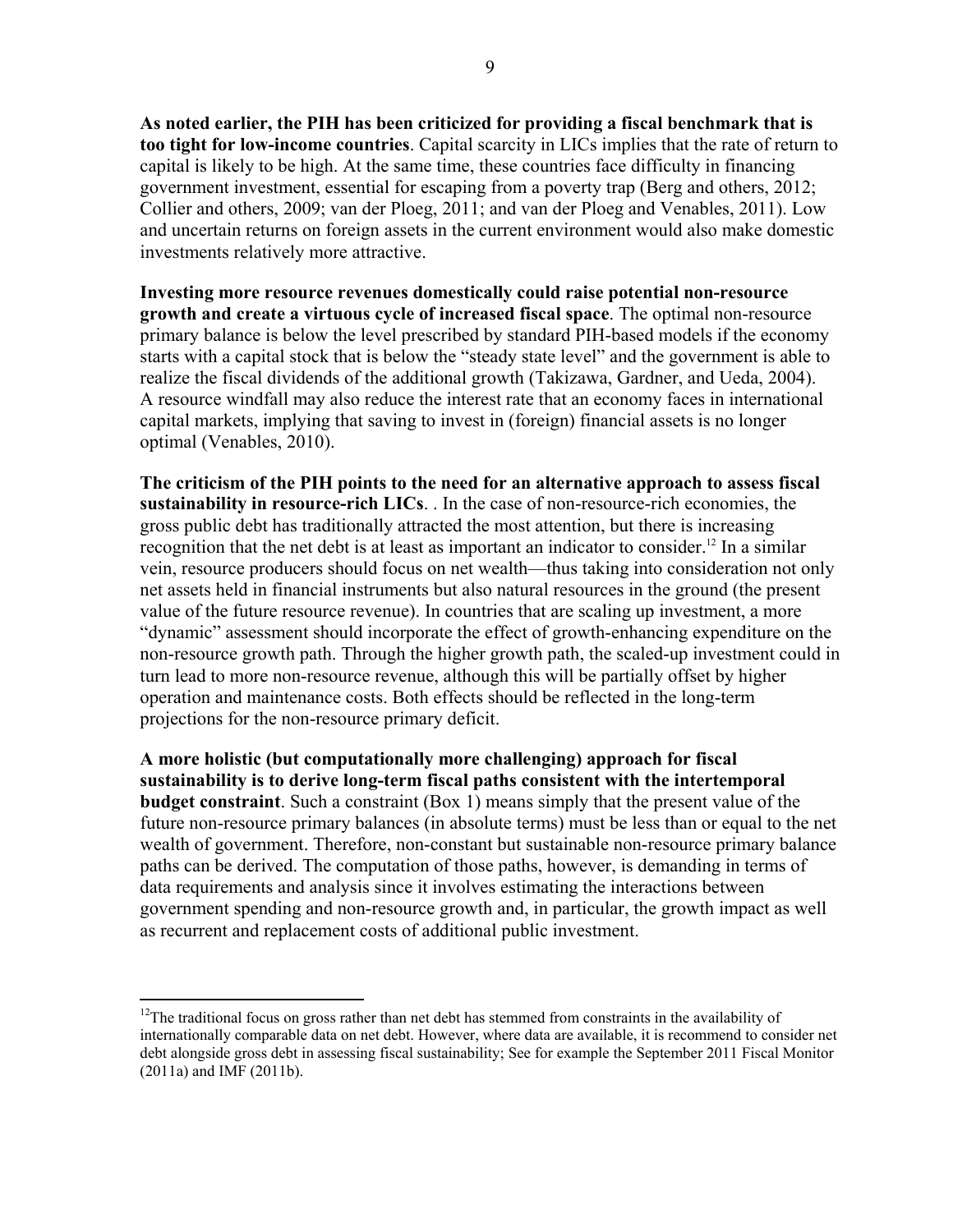**Under that approach, countries with substantial net government wealth (both in financial and natural resource assets) could use part of it to build up physical and human capital**. In those cases, a more appropriate sustainability benchmark could be a nonresource primary balance path that gradually draws down net wealth and eventually stabilizes it at a lower level. The specific target for where to stabilize long run net wealth is not a trivial question that would require country specific responses.

#### **Box 1. Fiscal Sustainability Analysis for Resource-Rich Countries**

The overall fiscal balance for a country with natural resources can be decomposed in any year *t* into resource revenue  $(RT_t)$ , non-resource revenue  $(NRT_t)$ , primary expenditure  $(E_t)$ , income from the initial stock of financial assets  $(A_{t-1})$ , and interest payments on the initial stock of debt  $(D_{t-1})$ . In nominal terms, the overall balance can then be written as

$$
OB_t = NRT_t - E_t + RT_t + i_t^a A_{t-1} - i_t^d D_{t-1},
$$

where  $i_t^a$  and  $i_t^d$  are, respectively, the interest rate earned on the stock of assets and the interest rate paid on the stock of debt. The overall fiscal balance is equal to the change in net financial assets,  $OB<sub>i</sub> \equiv \Delta(A_i - D_i)$ . The non-resource primary balance is defined as *NRPB*<sub> $i$ </sub> = *NRT*<sub>i</sub> $- E_i$ . Resourcerich countries often run overall fiscal surpluses (for example during resource-revenue booms), which enable these countries to accumulate large stocks of financial assets on their fiscal balance sheet at the same time that the non-resource primary balance can be in deficit.

The intertemporal budget constraint requires that the initial stock of net financial assets of the government equals the present value of the cumulative future primary balances. For countries with exhaustible natural resources, this comprises the non-resource primary balance and net resource revenue (only for a fixed period of time, *N* ). Assuming that both financial assets and debt are discounted at the same constant rate, *i,* and that the no-Ponzi condition holds, one obtains

$$
A_{t-1} - D_{t-1} = - \sum_{s=t}^{\infty} \frac{NRPB_s}{(1+i)^{s-t+1}} - \sum_{s=t}^{N} \frac{RT_s}{(1+i)^{s-t+1}}.
$$

The asset the government holds in the form of natural resources is derived from the present value of the future path of resource revenue (the "resource wealth"). The net wealth  $(W_{t-1})$  of the

government at the end of period  $t-1$ , thus, is the initial stock of net financial assets  $(A_{t-1} - D_{t-1})$ plus the present value to the government of the natural-resources asset in the ground  $(V_{t-1})$ .

$$
W_{t-1} = A_{t-1} - D_{t-1} + V_{t-1} = -\sum_{s=t}^{\infty} \frac{NRPB_s}{(1+i)^{s-t+1}}, \text{ where } V_{t-1} = \sum_{s=t}^{N} \frac{RT_s}{(1+i)^{s-t+1}}.
$$

There are potentially many alternative paths for the non-resource primary balance consistent with this intertemporal constraint. One of those is the *permanent income hypothesis approach (PIH),*  which provides a simple benchmark through a restrictive assumption in which the non-resource primary balance is constant over time. To be sustained for an infinitely long period, the annual level of the primary balance should be no greater than the return on net wealth (adjusting for inflation,

the notional real return on wealth is the real interest rate  $\begin{bmatrix} \tilde{r} = \frac{1}{r} \end{bmatrix}$  $\tilde{r} = \frac{i - \pi}{i}$  $\left(\tilde{r} = \frac{i - \pi}{1 + \pi}\right)$ , where  $\pi$  is the constant

long-term inflation rate). In that context, the following rule is consistent with keeping the real nonresource primary balance constant:  $(NRPB_t = -\tilde{r}W_{t-1})$ . Alternative (more restrictive) benchmarks could be to keep real spending constant per capita or constant as a share of non-resource GDP.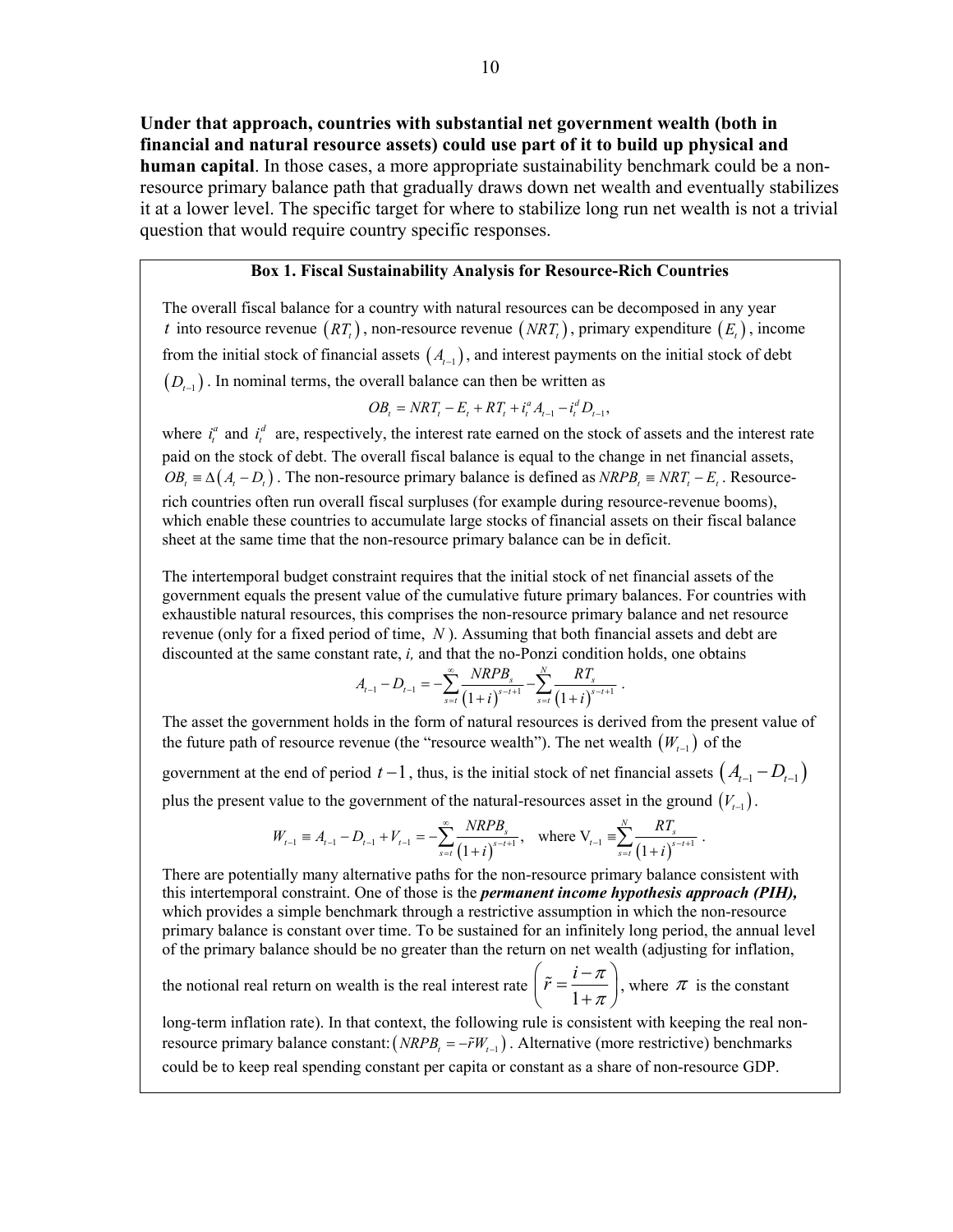**In summary, there are pros and cons with using either the PIH or a broader fiscal sustainability framework to assess long-term fiscal policy**. These are outlined in Table 1.

|      | PIH-based benchmark                                                                                                                                      | Fiscal sustainability framework—                                                                                                                                     |  |  |
|------|----------------------------------------------------------------------------------------------------------------------------------------------------------|----------------------------------------------------------------------------------------------------------------------------------------------------------------------|--|--|
|      |                                                                                                                                                          | government net wealth                                                                                                                                                |  |  |
| Pros | Simple to apply if estimates of long-<br>✓<br>run resource wealth are available<br>Based on optimality considerations<br>(under restrictive assumptions) | Based on intertemporal budget constraint<br>✓<br>Consideration given to growth impact as<br>✓<br>well as recurrent and replacement costs<br>of additional investment |  |  |
|      | Preserves resource wealth<br>Provides long-term benchmark for<br>fiscal sustainability                                                                   | Provides long-term benchmark for fiscal<br>✓<br>sustainability                                                                                                       |  |  |
| Cons | Incompatible with LIC characteristics<br>✓<br>(capital scarcity, credit constraints)<br>Preserving resource wealth may not be                            | Application is more complex, as it<br>✓<br>requires estimating interaction with non-<br>resource growth                                                              |  |  |
|      | optimal for LICs<br>Is ill-suited to assess investment as,<br>strictly interpreted, the framework is                                                     | More demanding data requirements and<br>✓<br>analysis<br>Requires country-specific assessments of<br>✓                                                               |  |  |
|      | based on theory of consumption                                                                                                                           | the optimal level of net wealth                                                                                                                                      |  |  |

**Table 1. A Comparison of Benchmarks to Assess Long-Term Sustainability** 

#### **IV. SHORT- TO MEDIUM-TERM FISCAL ANCHORS**

**Fiscal anchors in resource-rich countries can take the form of either non-resource balance rules or resource price-based rules.**13 Both sets of rules deal well with the management of short- to medium-term demand. The non-resource primary balance rule offers the added feature of directly tying the short/medium-term to the long-term sustainability benchmark. The choice of anchor could also be influenced by the level of resource revenue dependency as higher dependency should increase the incentive for governments to shield their expenditure plans from (total) revenue volatility. Box 2 explores options for the choice of an appropriate indicator, while Appendix III provides relevant country examples of fiscal anchors specifically tailored to resource-rich countries. It also reports information on the extent to which countries have been able to comply with their fiscal frameworks. Many rules have not been followed or have even been abandoned (e.g., Azerbaijan, Ecuador, Nigeria), while others have been relatively successful thanks to strong political support and embedded flexibility (e.g., Chile, Norway).

 $\overline{a}$ 

 $13A$  recent discussion of the experience with fiscal rules more generally can be found in IMF (2009).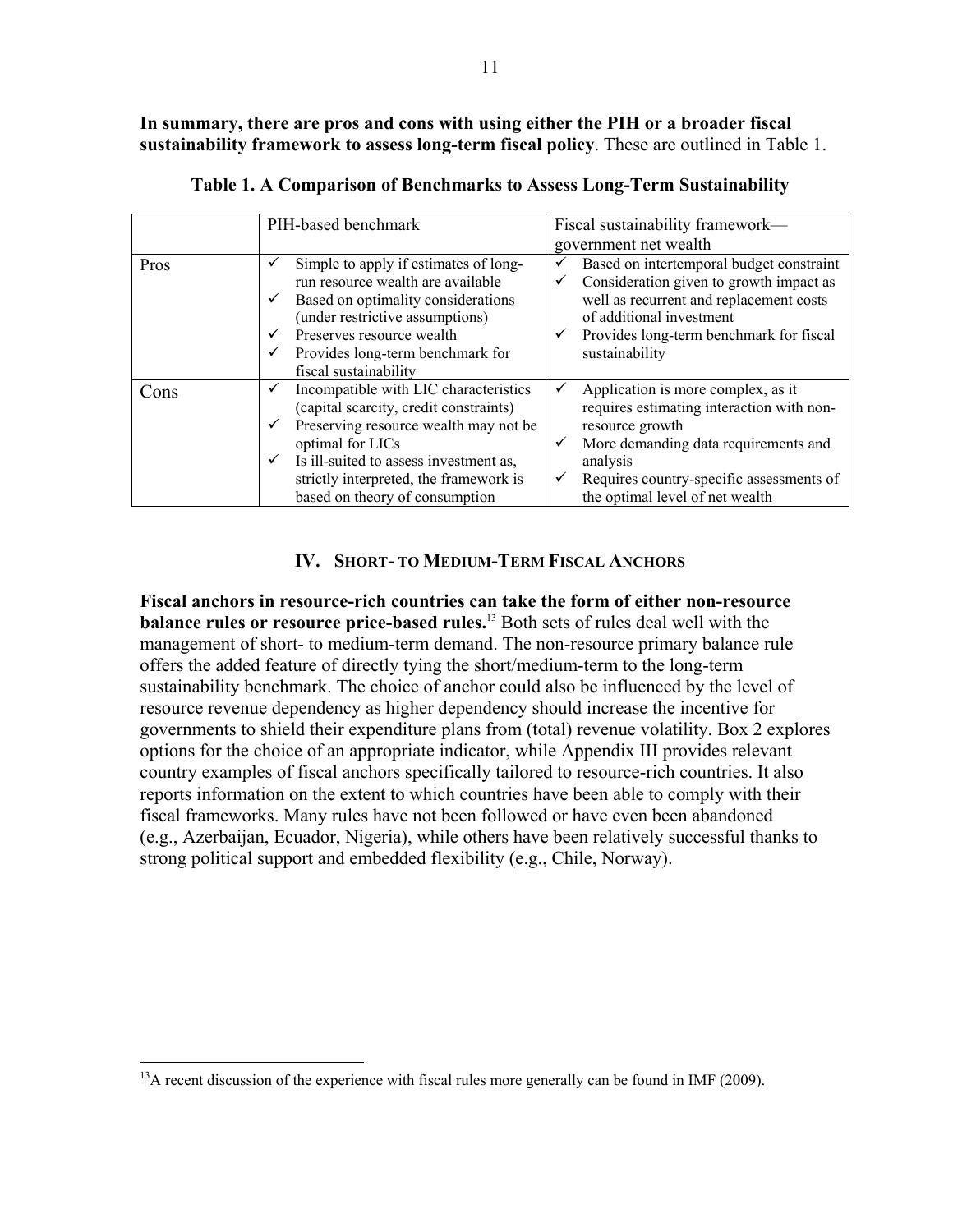#### **Box 2. Fiscal Indicators for Resource-Intensive Countries**

A critical issue when designing a fiscal framework is the choice of fiscal indicator around which any rules or guidelines will be framed.

The **non-resource primary balance** (the primary balance minus (net) resource revenue, preferably scaled to non-resource  $GDP<sup>1</sup>$ ) is the key fiscal indicator in resource-dependent countries. It measures the underlying fiscal policy stance and government domestic demand and can be compared against a benchmark for long-term fiscal sustainability. In addition, setting fiscal policy on the basis of this indicator can help delink policy from the volatility of resource revenue. This fiscal indicator can be anchored either by a PIH calculation or by other macroeconomic concerns.

**The overall (or primary) balance,** common in countries without natural resources, is used in fiscal rules that limit the government's net financing requirement or that assess fiscal vulnerability. However, these indicators can be procyclical in resource dependent countries: with rising resource revenues, a fiscal expansion (increase in spending) can be masked by an improving overall balance. However, the overall balance does provide an indication of the change in net financial assets and related fiscal vulnerabilities and gross financing needs in the event of declines in resource revenue.

The **current balance** excludes public investment from the overall balance. A practical drawback of this indicator is that it fails to provide a clear anchor for fiscal policy. It also ignores difficulties in classifying current and capital expenditure, leading to incentives for creative accounting.

The **domestic balance** (the overall fiscal balance excluding transactions with the rest of the world) excludes resource revenue and the import content of government expenditure, particularly of investment outlays, which tend to be highly import intensive. This approach can be attractive for scaling up investment expenditure. In addition to the potential loss of a fiscal anchor, however, a practical problem with this formulation is the difficulty of measuring the import content of government expenditure, potentially generating incentives for creative accounting as under the current balance rules.

 $\mathcal{L}_\text{max}$ <sup>1</sup>Given the large volatility of resource GDP (that spills over into total GDP), indicators and targets should ideally be expressed in terms of non-resource GDP. Otherwise, particularly in countries where resource GDP is a large fraction of total GDP, the authorities would have to introduce a fiscal adjustment in response to (large) declines in resource prices.

#### **A. Options for Fiscal Anchors**

#### **Non-Resource Primary Balance Rules**

**Rules for the non-resource primary balance, based on PIH, provide an explicit link to the exhaustibility of resource revenue**. This is relevant for countries with a relatively short reserve horizon for resources. Alternative PIH rules have varying implications for the government's non-resource balance or spending path. For example, a PIH rule that keeps spending constant in real terms (as in Timor-Leste's framework) provides a more frontloaded spending path than one that keeps spending constant relative to non-resource GDP.

**The design of a PIH-based fiscal anchor can be challenging in practice**. Spending paths derived from a PIH framework could change dramatically from one year to the next if revenue forecasts are volatile. This highlights the importance of strengthening the capacity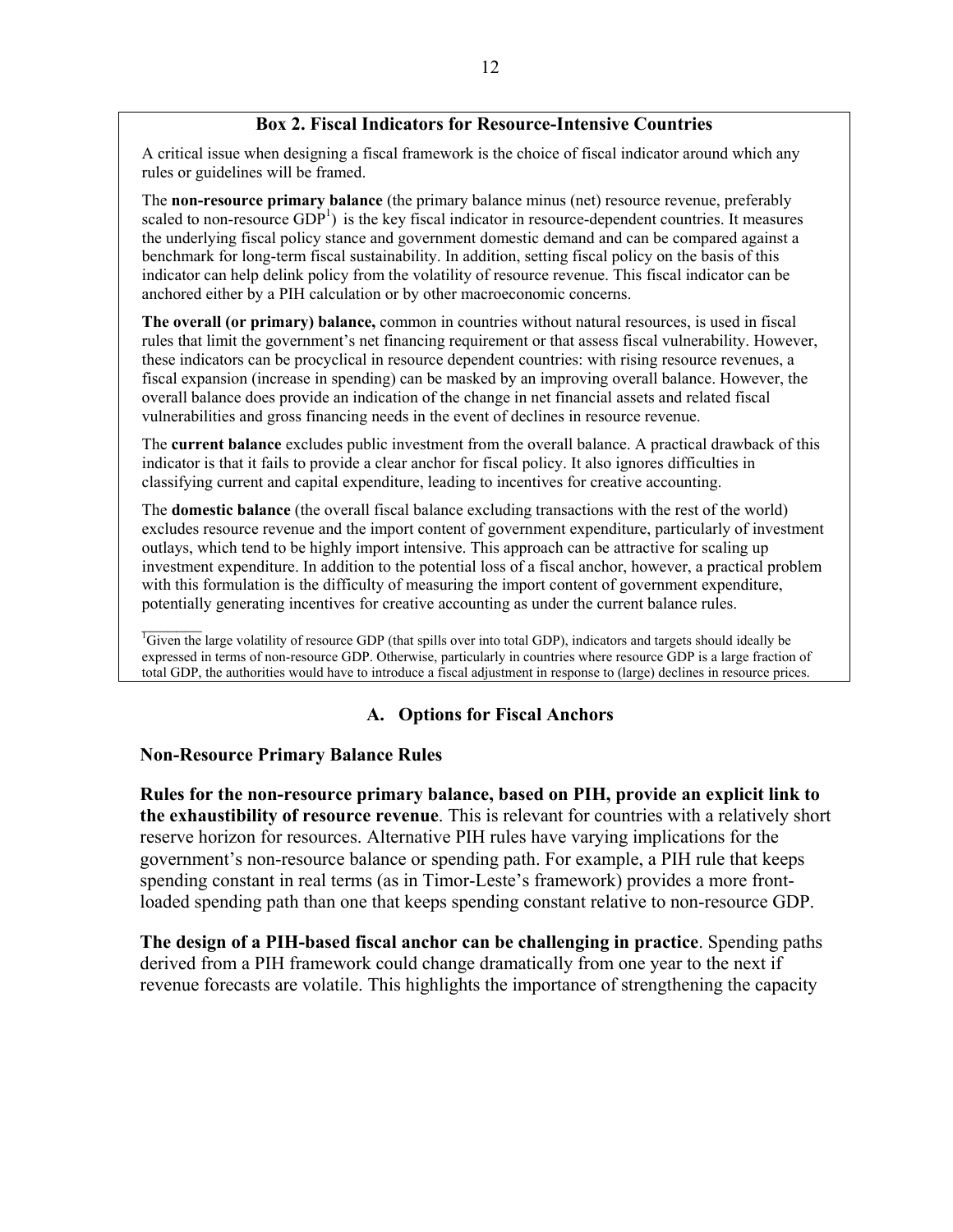for revenue forecasting; new tools and techniques developed by the IMF could help in this respect. $14$ 

## **While the standard PIH is inadequate for LICs, a modified version of the PIH can be designed to accommodate scaling-up of capital expenditure**. This should allow a more front-loaded spending path "financed" by resource revenue that may be offset by lower

spending in the future. Such a *modified PIH* approach needs a



transparent procedure to approve scaled-up capital expenditure if economically justified. The expenditure path would no longer be smoothed, but fiscal policy would remain anchored within an estimate of the longterm sustainable use of resource revenue (see Figure 3). A stylized example is given in Box 3 (which reflects some features of the PIH approach in Timor-Leste).



**Another departure from the PIH approach would involve limiting the optimization horizon to a finite number of years.**<sup>15</sup> This implies that the resource wealth will be depleted after a certain number of years rather than being maintained for all future generations. With this anchor, public expenditure would also be more front-loaded. Adhering to this fiscal policy anchor will require a gradual fiscal adjustment at some future point to avoid an abrupt fall in the non-resource primary balance after the end of the finite optimization period.

 $\overline{a}$  $14$ Resource revenue forecasts should be prepared in a bottom-up approach based on individual projects—this captures both the evolving revenue path over the life of the project and any project-specific fiscal terms that might be in place. The forecasting framework should include the preparation of sensitivity analysis to varying assumptions regarding price, cost, and production. Sensitivity analysis will provide policymakers with a better sense of the country-specific vulnerability to uncertainty and hence will suggest how much weight to attach to the precautionary saving motive in the design of the fiscal framework.

<sup>&</sup>lt;sup>15</sup>With a bounded annuity rather than a perpetuity.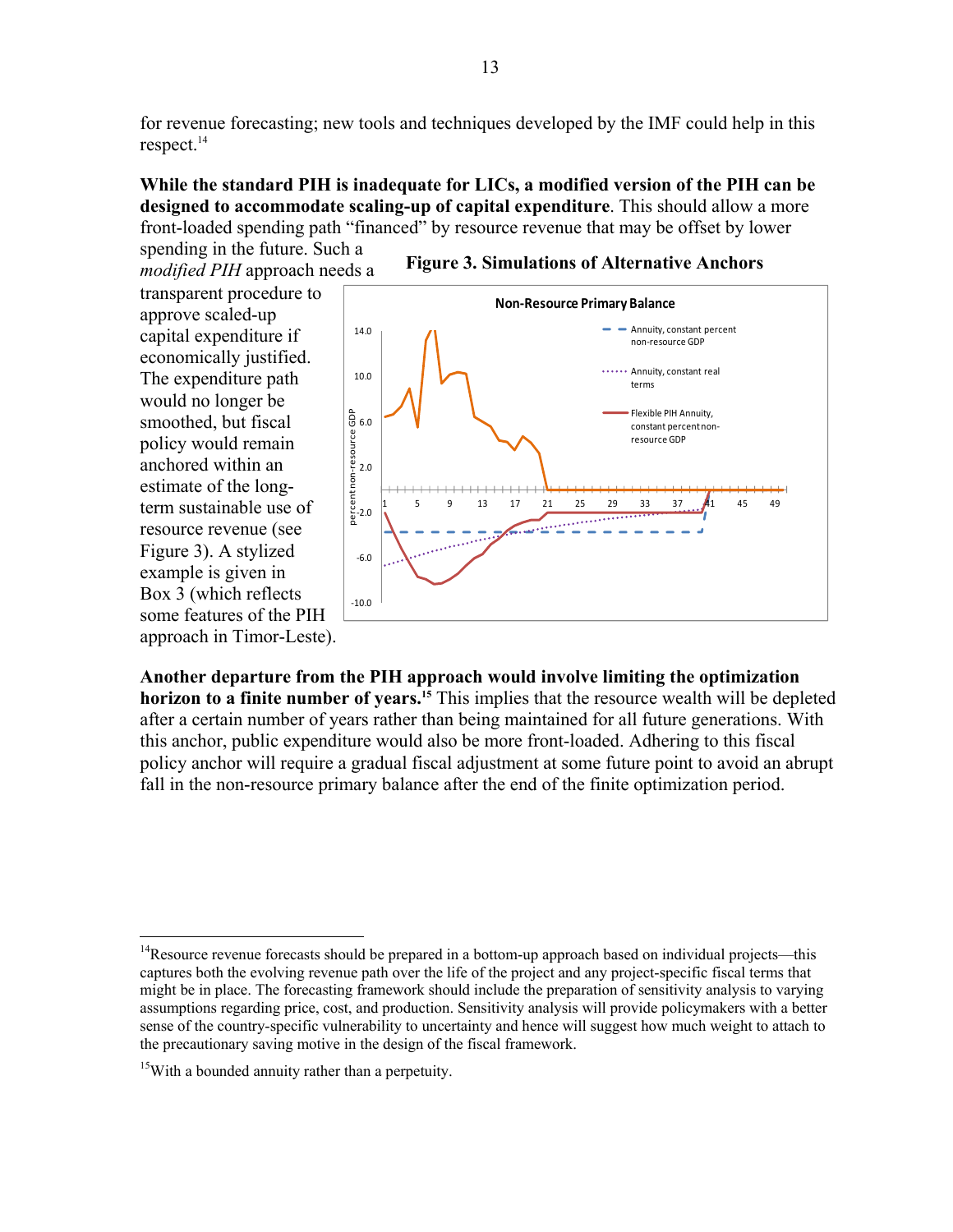#### **Box 3. An Example of a Modified PIH with Scaling-Up of Capital Spending**

The PIH framework in Box 1 can be modified to accommodate the scaling-up of capital spending. As an illustration, assume that government front-loads investment spending above the baseline forecasts by  $I_t$ . The additional front-loaded capital spending could be financed by "saving" less natural resource revenue during the scaling-up period. In this case, the accumulation of financial assets  $(A)$  would be lower during the scaling-up period than in the baseline. The higher capital spending would also directly reduce the non-resource primary balance *NRPB* , i.e., relative to the baseline, the deficit in the scaling-up period will be larger by the amount of  $I_t$ .

For the intertemporal budget constraint to hold, two effects need to be taken into account. The first reflects the fact that net wealth  $(W<sub>i</sub>)$  is now lower, given that the stock of financial assets is lower than in the baseline. Therefore, the PIH rule (*NRPB<sub>t</sub>* =  $-rW_t$ <sup>'</sup>) implies the need to have higher nonresource primary balances in the future to offset the impact of the front-loaded spending.

The second effect takes account of the potential growth impact of the scaled-up investment. If the front-loaded investment impacts growth positively by, say, an extra rate of  $\gamma'$ , the future path of the *NRPB* will be affected. On one hand, the higher investment would increase the operation and maintenance expenditure  $(\sigma)$ , worsening the *NRPB*. On the other hand, the higher growth will lead to higher non-resource tax revenues  $(\tau)$ , improving the future path of the *NRPB*.

Thus, if the "fiscal" return on the scaled-up domestic investment is equal to, or even larger than, the forgone return on financial assets, the net wealth after the investment scaling-up could be higher than in the baseline  $(W' \geq W)$ . When applying the PIH-rule, the sustainable level of the nonresource primary deficit could therefore be at least equal to that in the baseline. On the other hand, if net wealth is lower  $(W' < W)$ , the future path of the *NRPB* would have to be higher (i.e., the deficits would have to be lower) than in the base case when applying the PIH rule.

**Non-resource balance targets can also be derived with a shorter-term perspective**. In addition to insulating fiscal policy from the volatility of resource revenue, such targets can aim at managing short-term demand. Determining a path for the non-resource balance also facilitates the preparation of medium-term expenditure plans; this is an advantage relative to price-based rules for example, which can introduce some volatility in spending plans from one year to the next (the more so the higher resource revenue dependency).

- The simplest approach is to link the non-resource balance (or rather, deficit ceilings) to conservative estimates of the resource revenue over the medium term. This could incorporate a path for expenditure scaling-up. An example of this is Papua New Guinea's five-year medium-term fiscal strategy that sets a ceiling for the non-mineral deficit in line with an estimate of "normal" mineral revenue over that period (plus a fraction of windfall revenues).
- A more rigorous approach is to determine non-resource balance targets in line with absorptive capacity. The impact of the fiscal policy stance should be assessed against key macroeconomic indicators, like inflation, the real exchange rate, and interest rates. A first approximation to that is through the analysis of historical data and the empirical linkages between observed non-resource deficits and those macroeconomic indicators. More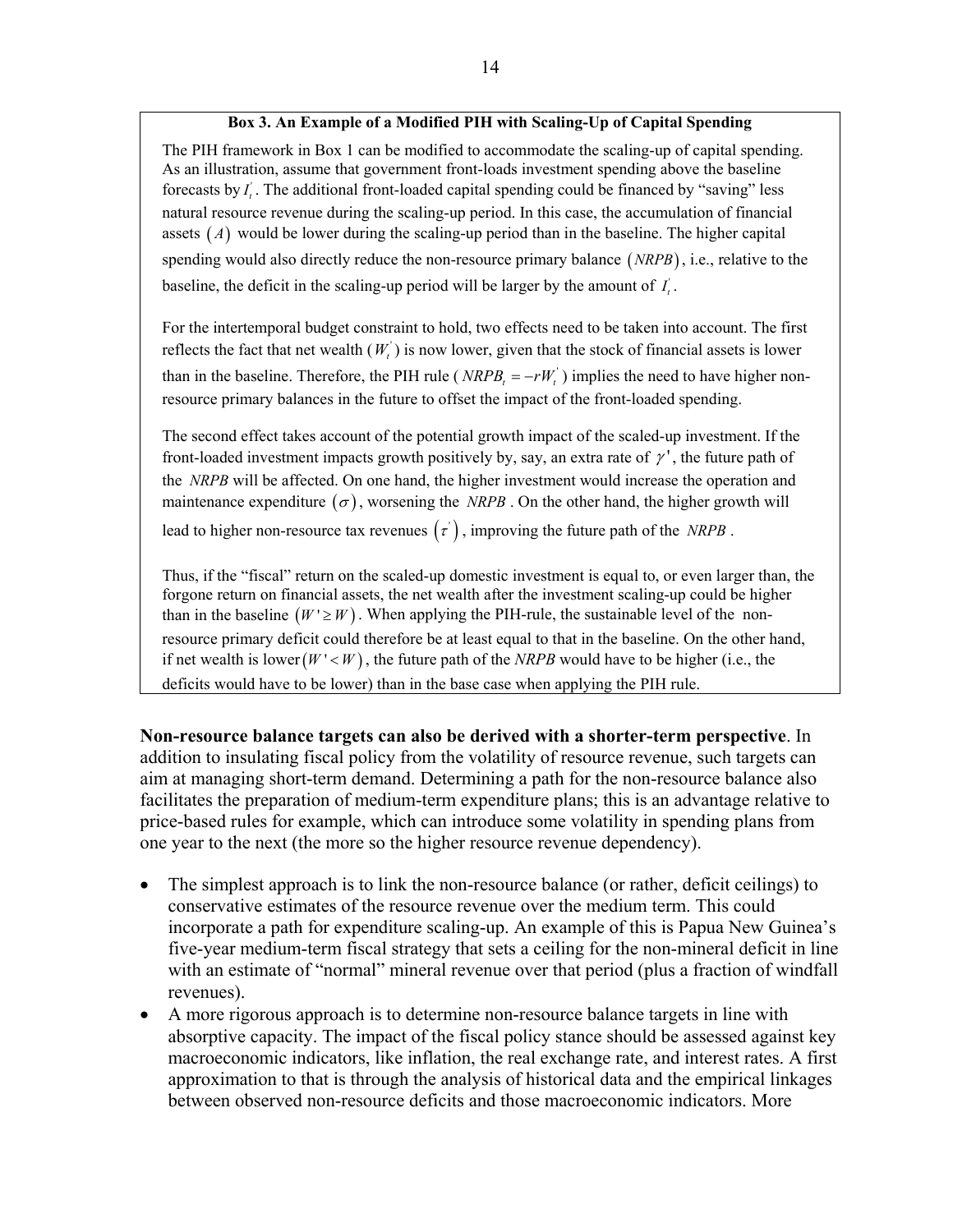sophisticated approaches involve the use of macroeconomic model-based scenarios. Financial programming or dynamic stochastic general equilibrium (DSGE) models can be useful in that regard.

**Performance of non-resource balance rules has been mixed.** Norway's framework has been quite successful, while Timor-Leste's one has been tested lately in the context of a substantial scaling-up of public investment. Ecuador's rule was abandoned, while Papua New Guinea's framework has been largely followed though with some volatility in spending as the rule is expressed in terms of total GDP figures (rather than non-resource GDP). A drawback of using a non-resource balance type of fiscal rule is the fiscal framework may not be intuitive to a broader audience ("why remove all resource revenue from fiscal indicators?"), partly because they would imply large deficits even if the overall fiscal position is in surplus. This element may complicate communication of fiscal policy.

## **Resource Price-Based and "Structural" Balance Rules**

*Resource price-based* **rules rely on smoothed resource revenue and (adjusted) fiscal targets to delink expenditure from resource price volatility (Figure 4)**. This approach deals explicitly with resource price volatility, letting the standard overall fiscal balance move with the swings in resource revenue; however, it in principle ignores exhaustibility issues and changes in resource production and fiscal regimes. Commodity reference prices can be calculated by formulas or, as in Chile, by an independent committee. Price formulas can be a moving average either

 $\overline{a}$ 



#### **Figure 4. Simulations of Price-Based Rules**

of past prices or, as in Mexico and Trinidad and Tobago, of past spot and futures (markets) prices.16 Chile's *structural balance* rule is a more refined version of a price-based framework, as it includes an adjustment of non-mineral revenue for the economic cycle. If the economic cycle is not well defined, this additional adjustment may in practice have to be ignored. This is exactly what Mongolia did in its more recent fiscal framework (Appendix III) while still calling it a "structural" rule, although the only adjustment relates to resource prices.

**Price-based or structural fiscal targets can be more readily articulated on the basis of short-term considerations.** To that effect, similar approaches as described above for nonresource balances can be applied. However, long-term fiscal sustainability considerations can be introduced into the framework through more ambitious targets (say, a "structural" *surplus* rather than a *balance*). Then savings will have to be accrued over time (e.g., as in Chile in the

<sup>&</sup>lt;sup>16</sup>The latter would make the rule more credible by reducing the gap between the current and the formula-derived price. Bartsch (2006) shows the tension in price formulas between price smoothing and forecasting errors.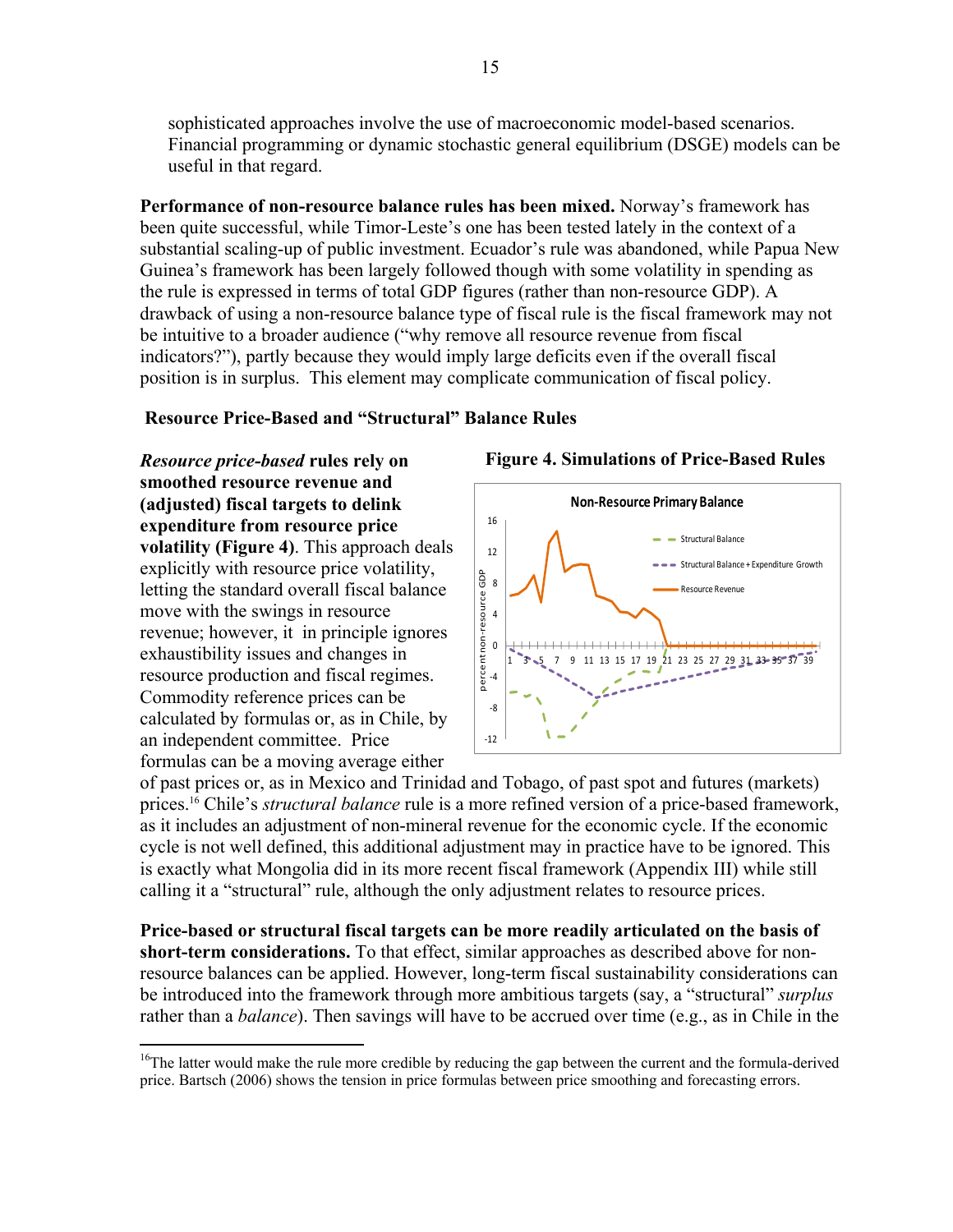early and mid 2000s). Alternatively, floors on the overall balance (or ceilings on public debt) could be added as safeguards for fiscal sustainability. Scaling up objectives within this framework could be accommodated by specifying targets or paths as informed by absorption capacity analysis.17

**Price-based rules are less common than traditionally believed.** Many countries try to smooth resource revenue for budget formulation, but do not set associated ex-post fiscal targets (e.g., resorting to supplementary budgets to spend "additional" resource revenue). Again, the actual performance of these rules has been mixed: while it is the cornerstone of a prudent fiscal policy in Chile, it has not been strictly followed in Nigeria due to pressures to spend any additional resource revenue or accrued financial savings.

## **Expenditure Growth Rule**

**An** *expenditure growth* **rule can limit the growth of government spending in nominal or real terms or in percent of non-resource GDP**. Such a rule is desirable when scaling up expenditure in the presence of absorption constraints (Berg and others, 2011) and if the volatility of resource windfalls requires precautionary saving (van der Ploeg, 2011). The advantages of such a rule are its visibility and that it can be related to the economy's absorption capacity. However, this approach is more effective if it complements an overallbalance rule (like that in Peru, where the expenditure growth rule has been critical in maintaining a prudent fiscal policy) or a "structural" rule (as in Mongolia starting in 2013).<sup>18</sup> Relative to a simple structural balance rule, the increase in spending would be more gradual, and buffers would be built in the presence of volatile and uncertain revenue. Adjustments to the expenditure growth limits should ideally be informed by an analysis of absorption capacity. To accommodate a preference for investment expenditure, growth limits could be set higher for capital expenditures than for current expenditures.

#### **Non-Resource Current Balance Rule**

<u>.</u>

**Under the** *non-resource current balance rule***, both capital spending and resource revenue would be excluded from the fiscal targets, an approach akin to a golden rule**. 19 Recent literature (e.g., Collier, 2011) has emphasized the merits of using resource wealth to invest in physical assets with high yields in terms of non-resource productivity and growth (and non-resource fiscal revenue). The justified focus on public investment could also be construed as supporting the implementation of non-resource current balance rules. Such a formulation, while theoretically sensible, is problematic from a practical perspective since it does not provide a meaningful anchor for fiscal policy (as witnessed in the case of Equatorial

<sup>&</sup>lt;sup>17</sup>Mapping price-based or structural rules into their corresponding non-resource balances can help guide the incorporation of long-term fiscal sustainability and absorption capacity constraints into the choice of targets.

 $18$ In Mongolia, an expenditure growth limit was added to a structural balance rule (focused on "long term" prices) to account for potential changes in production volumes.

 $19$ For resource rich countries, this rule is often referred to as a Hartwick rule. This underpins fiscal policy in Equatorial Guinea and the "sustainable budget index" rule in Botswana.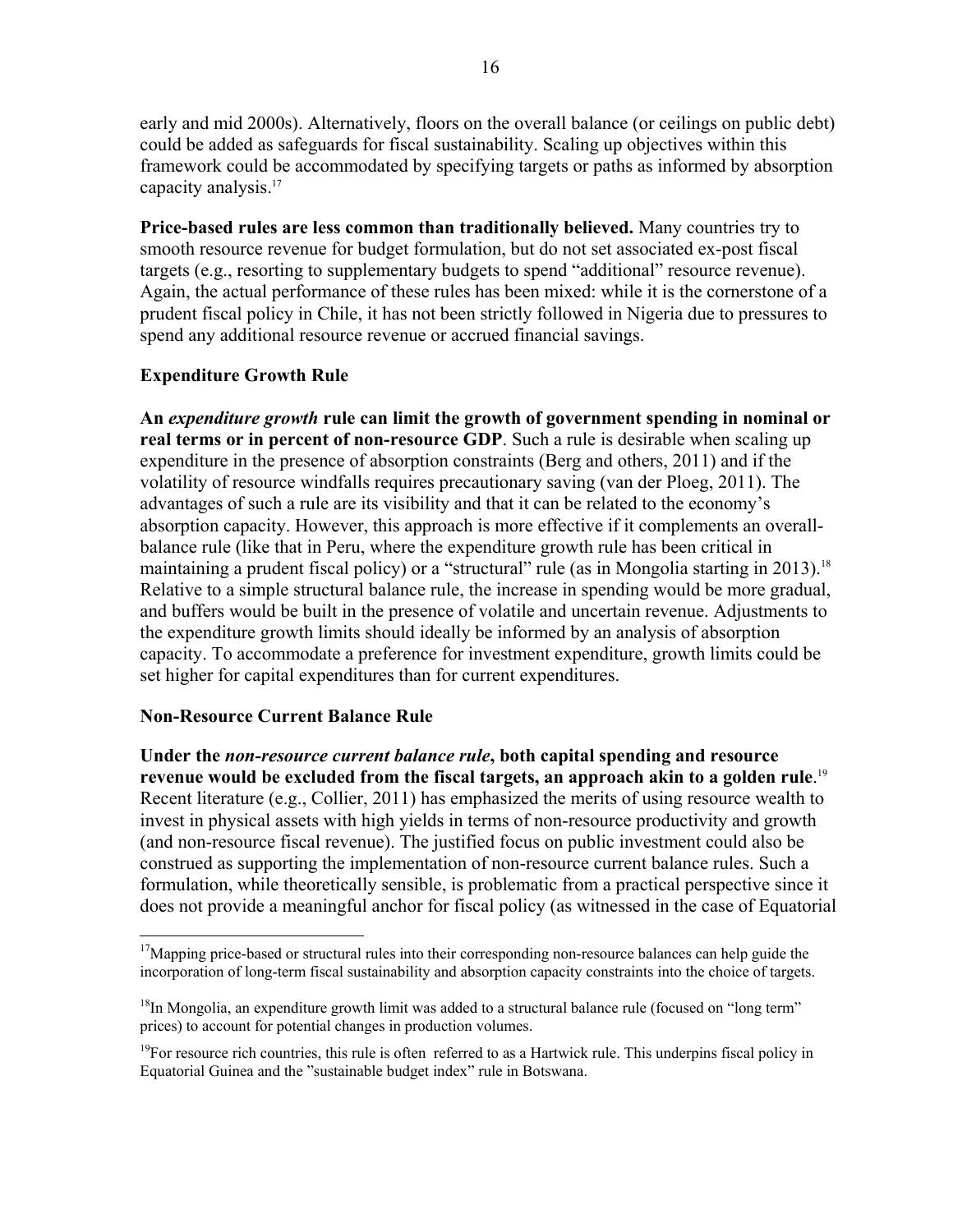Guinea where capital spending has grown substantially and dwarfs current spending levels). First, other types of government expenditure, for example on education and health, may also have a positive impact on potential growth. This could imply that a much wider category of growth-enhancing spending should be excluded. But the wider the scope for excluding some expenditure from the constraints of the fiscal rule, the less relevant the rule becomes. Second, the special treatment for capital expenditures fragments the budget. Best practice for budgeting is to develop an integrated budget framework that combines both capital and recurrent expenditure; it assesses all spending proposals consistently and selects capital projects after taking into account their full recurrent cost implications. A separate treatment or status of capital expenditure (or other priority spending) could lead to de facto parallel budgets. In addition, it will also provide strong incentives to camouflage recurrent expenditures as capital spending or to choose projects even if they may not produce strong benefits. Third, a resource boom could lead to a capital expenditure boom and a budget that becomes volatile and procyclical.

## **B. Other Considerations for the Design of Fiscal Anchors**

## **Scaling-Up of Expenditure**

 $\overline{a}$ 

**As noted earlier, one key element when considering scaling-up is the institutional and absorptive capacity.** This implies that the pace of scaling-up of expenditure may need to be tempered if there are macro and micro *absorption capacity constraints*. At the *macro level*, spending resource windfalls can increase nontradable prices, leading to a real appreciation of the currency and a resulting decline in non-resource output (Dutch disease). At the *micro level*, domestic supply constraints and shortcomings in institutional capacity increase the cost and reduce the efficiency of capital investment. From a macro perspective, a sense of the importance of absorption constraints can be drawn from models (DSGE or financial programming) or indicators like inflation, congested harbors, blackouts, and reports of skill shortage.<sup>20</sup> From a micro perspective, the quality of the government's investment process, as measured by surveys (e.g., PIMI, PEFA), can provide relevant information.

**Bolstering public investment management capacity is critical to ensure that scaled-up spending will yield the expected growth benefits**. Project proposals should be carefully appraised and the capacity for project implementation strengthened, including by improved procurement practices. These reforms should be implemented in the context of wider public financial management reforms that provide a credible medium-term orientation to the budget (Rajaram and others, 2010).

**It is not easy to measure the benefits of domestic investment**. A domestic investment project may provide broad economic benefits, but judged from the narrower fiscal

<sup>&</sup>lt;sup>20</sup>Berg and others (2012) present a DSGE model suited to analyzing the macro implications of scaled-up investment in a resource dependent country. Financial programming is used to assess the consistency of macro policies with macroeconomic stability over the short and medium term. In setting fiscal targets, policymakers could derive insights from applied models (e.g., DSGE) if they remain mindful that any model will rely on stylized scenarios with simplifying assumptions (e.g., on the split between current and capital spending) that may not be fully implementable in practice.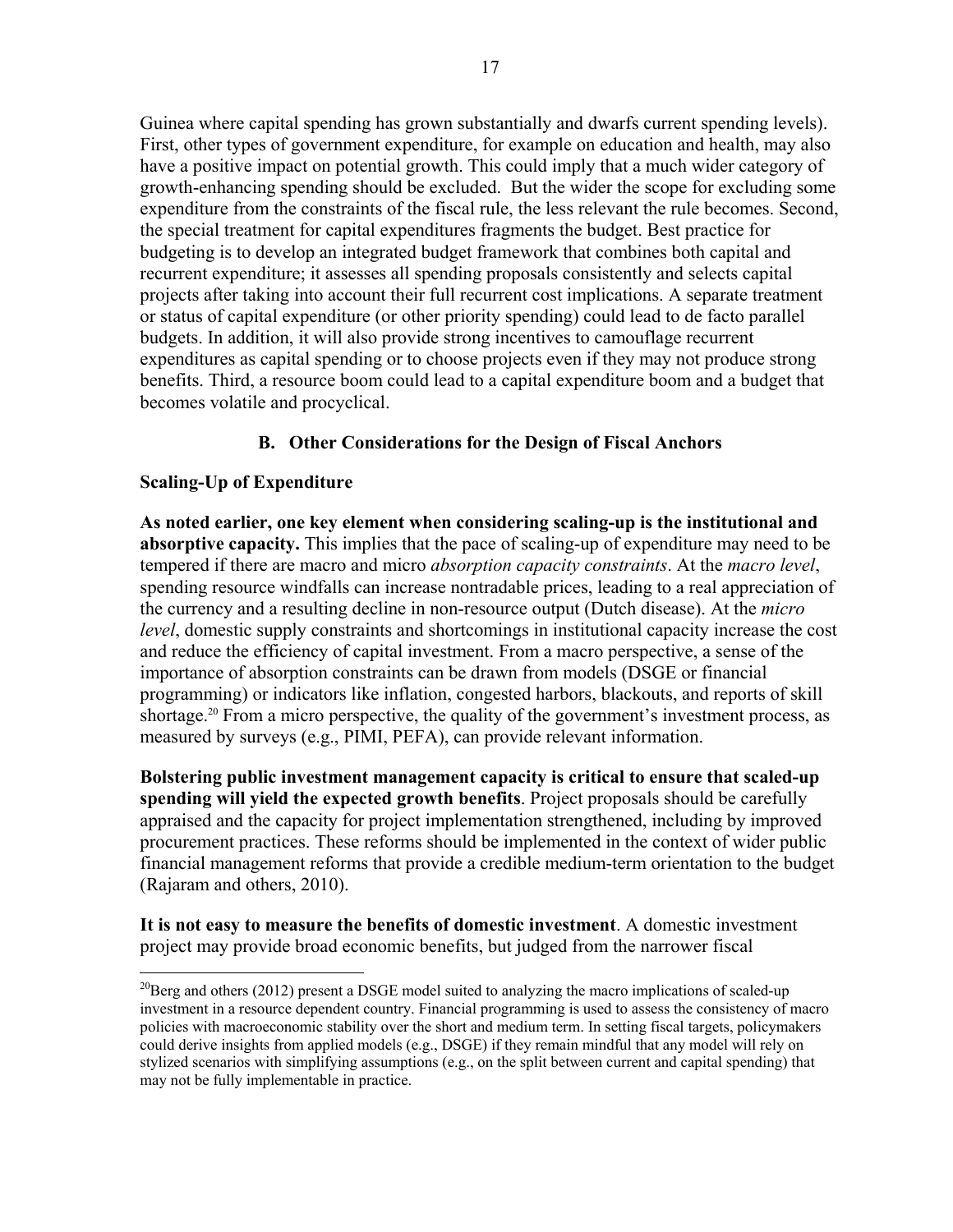perspective, the return to the government will be either from user fees on the project or from higher tax revenue if the investment generates growth. The fiscal balance will improve only if the government can internalize the benefits from the investment projects through those channels. This means that in countries with low non-resource tax ratios (reflecting either policy choices or weak tax administration), the additional growth impact of the investment has to be very strong to have a discernible impact on the non-resource primary balance.<sup>21</sup> Of course, while a focus on fiscal sustainability is critical, this should not be seen as justifying suboptimal fiscal policies, for example, imposing user fees or ad hoc taxes where these have limited economic rationale.

**Using more "accommodative" targets to scale up expenditure, including through borrowing, is not a trivial exercise**. In countries with large absorption constraints, a gradual increase in the non-resource deficit targets would help absorb the additional spending. Either a structural balance or a flexible non-resource deficit rule can include an expenditure growth cap. Initially, this could be set at the non-resource GDP growth rate<sup>22</sup> and then gradually increased as absorption constraints are reduced. Large and lumpy investment projects would be better accommodated by widening the fiscal deficit target for a given period if the investment is found to be economically beneficial. More generally, a fiscal framework can be adapted to allow for some debt accumulation within explicit limits.<sup>23</sup> But the case for borrowing, including through a collateralization of future resource revenue, should be carefully and comprehensively assessed, as it can turn out to be expensive and risky.

#### **Resource Revenue Volatility and Uncertainty**

**The design of the fiscal anchor should take into account the volatility and uncertainty of resource prices and production**. 24 This implies that part of any resource revenue windfall should be saved and possibly drawn upon during a resource "bust." Moreover, the higher the dependency on resource revenue, the stronger is the case for precautionary saving.

**The need for precautionary saving depends on the expected behavior of commodity prices and the planning horizon** (which can differ across both commodity types and countries). The theoretical literature has contradictory findings: for example, Bems and Carvalho Filho (2011) find a relatively small need for precautionary saving, while Cherif and Hasanov (2012) point to larger precautionary saving when volatility and uncertainty are high. The desirable size of buffer-stock savings can be explored by stochastic simulations. Such a

<sup>&</sup>lt;u>.</u> <sup>21</sup>Using panel data for oil exporting countries, Bornhorst, Gupta, and Thornton (2009) find a negative relationship between government revenues from natural resources and from other domestic sources.

 $^{22}$ Using either the projected medium-term growth rate or, if available, the potential growth rate.

<sup>&</sup>lt;sup>23</sup>Many African countries have recently been able to obtain loans from China and other emerging market creditors, including through collateralization of resource revenues.

 $^{24}$ In a recent study of crude oil prices, Hamilton (2009) finds that the statistical evidence is consistent with the view that the price of oil in real terms seems to follow a random walk without drift. A prediction of the price of oil one quarter, one year, or one decade ahead would not be at all naïve if its forecast in each instance was the current price—though the enormous uncertainty would still most likely make the forecast wrong!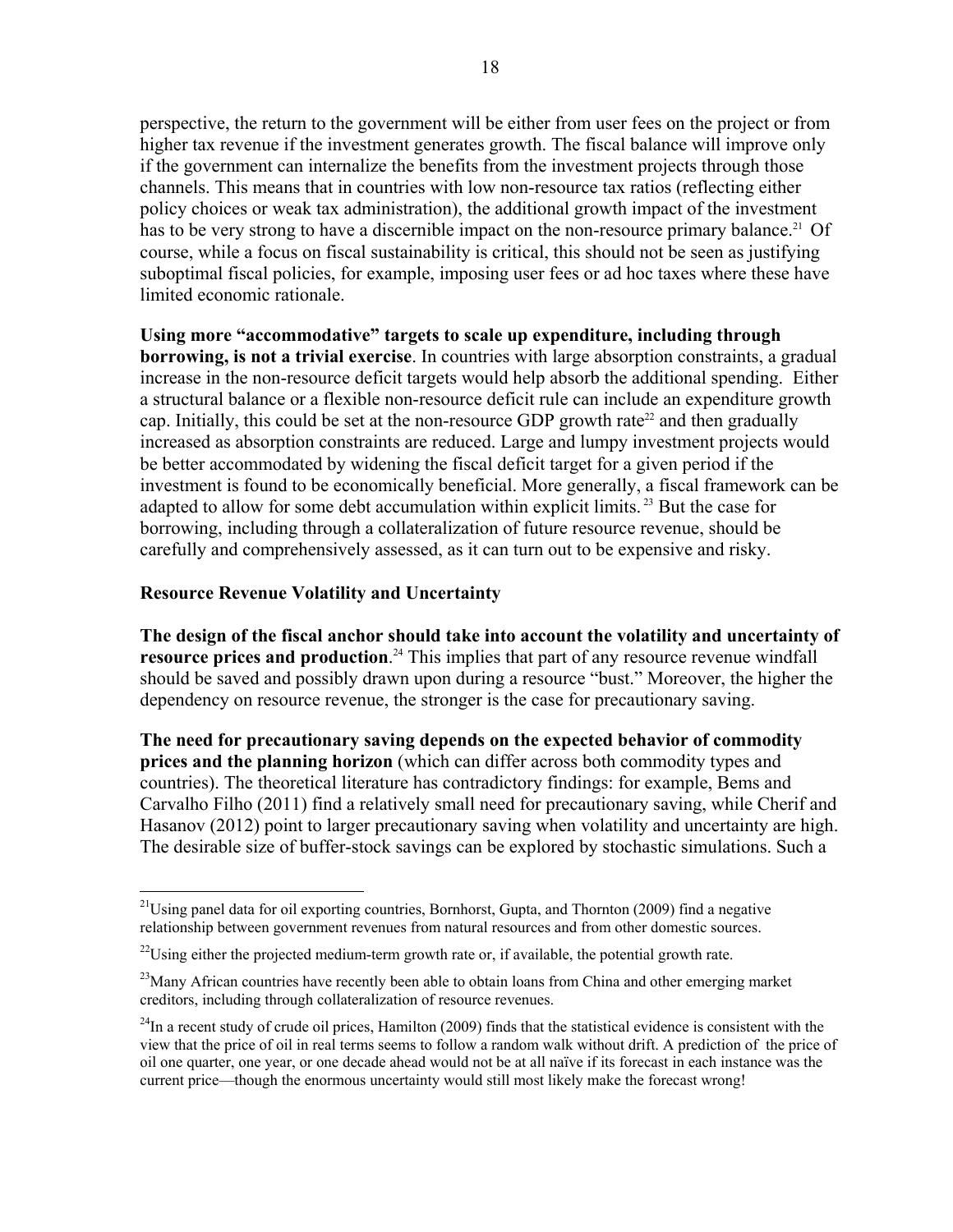simulation done for Nigeria suggests that the country would need to have a precautionary buffer stock of 60 percent of annual oil revenue to be reasonably confident that a smooth government spending path can be maintained over three years. While countries could borrow or rely on contingent financial instruments (e.g., market hedging), the cost of this could be high compared with self-insurance embedded in the fiscal policy design.<sup>25</sup>

**The fiscal anchors discussed above can all be refined to take into account the need to build precautionary savings**. Fiscal targets under price-based or structural rules could be made more ambitious (e.g., targeting a structural surplus); a prudential factor could be built into PIH-based frameworks by applying a larger discount to derive more conservative spending paths and overall fiscal surpluses; or overall balance floors could be added to generate fiscal savings.

**To be credible and lasting in an uncertain environment, fiscal anchors and associated targets need to be flexible**. There is a tension here: Rigid fiscal rules have a high risk of becoming obsolete; at the same time, too much discretion will undermine credibility. The following practices can be considered:

- The focus should be on procedural rules rather than on fixed numerical targets; for example, Chile's framework identifies the fiscal variable to be targeted (structural balance) and lays out the process by which specific targets are determined;
- The reliance should be on a "flexible" guideline instead of a rule (e.g., Timor-Leste and Norway); and
- There should be explicit revision clauses (e.g., targets to be reassessed every four years).

#### **The Role of Resource Funds**

<u>.</u>

**The focus on the role of resource funds can sometimes outweigh the attention given to the overarching policy anchor.** Numerous papers advocate the establishment of resource funds in the face of sharp increases in resource revenue. Some countries are also setting up resource funds for various reasons (e.g., Nigeria), and others are considering it. Hence, clarifying the potential role of resource funds is a critical element in the design and implementation of the fiscal framework.

**Resource funds can be useful tools for macro-fiscal management in resource-rich countries**. 26 However, resource funds should not be confused with the fiscal policy, or the funds' inflow-outflow rules with fiscal rules. Some countries (e.g., Ecuador, Ghana, Mexico) have introduced resource funds in the hope that removing "high" revenue from the budget

<sup>&</sup>lt;sup>25</sup>See IMF (2011c) for a discussion on the role and potential for contingent financial instruments in managing volatility in low-income countries.

 $^{26}$ Resource funds, i.e., the ones linked to fiscal resource revenues, have many names depending on their specific objective: stabilization funds, liquidity funds, savings funds, funds for future generations, or even sovereign wealth funds. In this note we abstract from these terminologies and focus on the role of funds for overall macrofiscal management in resource dependent countries.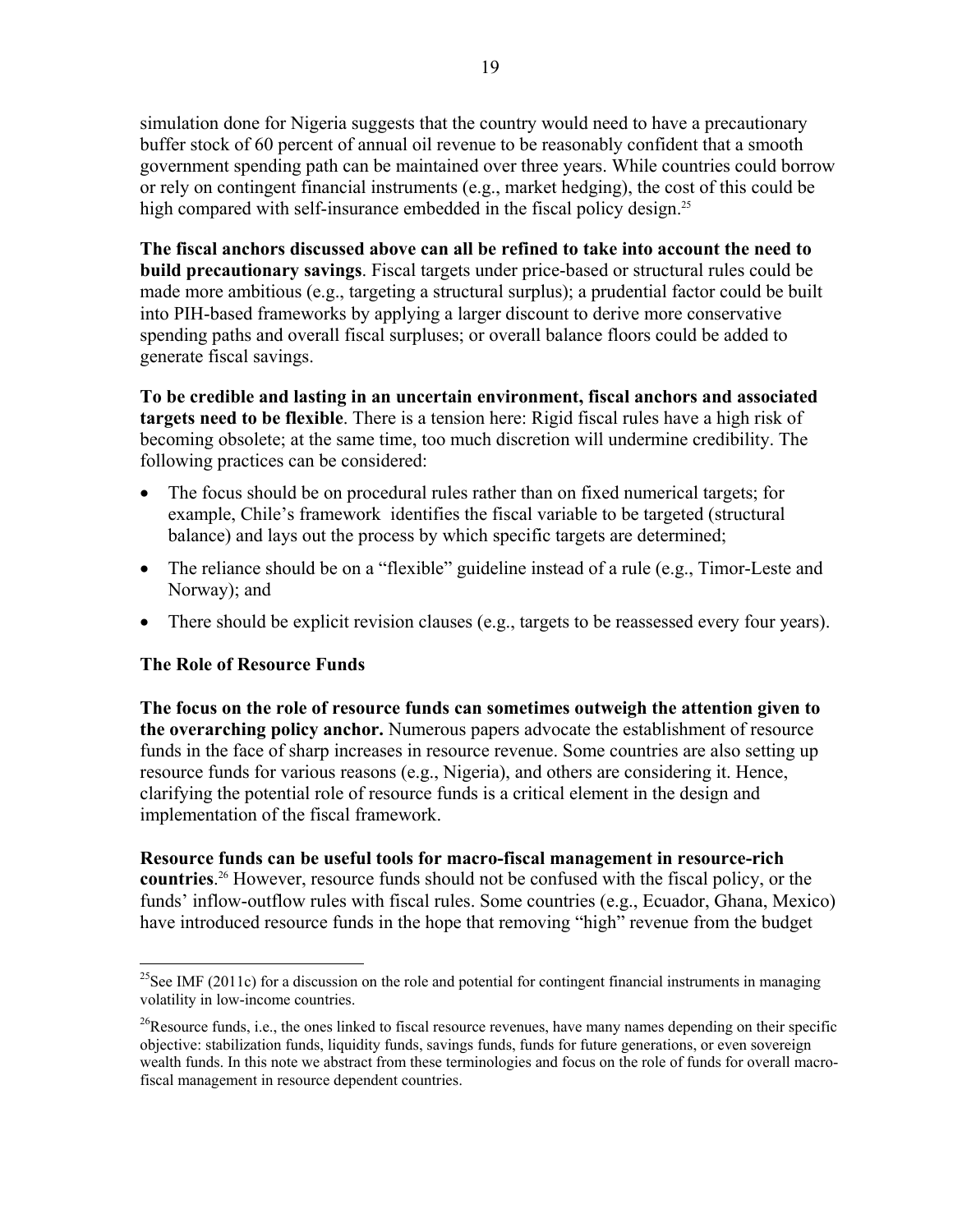20

and placing it in a fund will help moderate expenditures and reduce policy discretion by creating a liquidity constraint or by influencing the political process. However, the empirical evidence (both case-studies and econometric) finds no significant differences in the stance of fiscal policy of countries with funds with rigid inflow-outflow rules (e.g., tying the government to transfer to the fund resource revenue in excess of a certain threshold, irrespective of the actual fiscal position) relative to others.<sup>27</sup> A factor partially explaining this finding is the lack of borrowing constraints, which allows governments to borrow to finance the transfers into the resource funds, creating tensions in government asset and liability management.<sup>28</sup>

**Resource funds should be seen as complementary policy tools**. The sustainable and durable accumulation of financial assets in a fund with self-insurance or intergenerational objectives should be derived from the actual fiscal surpluses.29 The role of a resource fund should be to:

- support the implementation of sound fiscal policies (e.g., financing countercyclical policies);
- enhance the transparency and credibility of fiscal policy, making resource revenues and associated savings more visible; and
- maximize the yield of the associated government's financial savings in line with the overarching fiscal policy objectives.

**Therefore, resource funds should be integrated into the budget to ensure its integrity and protect its role as the mechanism to set expenditure priorities and allocate public monies**. Resource funds should not have authority to spend outside the budget. One particular practice to be avoided is the creation of "development funds." These funds are sometimes rationalized as parallel "islands of excellence" to overcome public financial management (PFM) weaknesses in the budget process or to escape capture by powerful political groups.30 However, such development funds tend to fragment the budget process and policy decision-making, weaken the control of fiscal aggregates, as well as reduce the credibility and even the quality of the regular budget. Rather than looking for quick fixes, PFM weaknesses need to be tackled holistically. If there is nonetheless a strong need (particularly for political economy reasons) to visibly show that resource revenue and the resource fund's assets are "directly" contributing to social welfare, development funds should be conceived only as a sort of "communication or transparency device" with no capacity to spend.

 $\overline{a}$ <sup>27</sup>Bacon and Tordo (2006); Davis and others (2003); Ossowski and others (2008); and Villafuerte, López-Murphy, and Ossowski (2010).

 $^{28}$ IMF (forthcoming) offers a comprehensive discussion of these issues as well as institutional and governance aspects of resource funds.

<sup>&</sup>lt;sup>29</sup>Countries might opt to pay down public debt rather than to accumulate financial assets. Such a strategy can be justified not only on purely financial grounds (i.e., borrowing rates higher than lending ones) but to reduce the country's interest premium and thereby foster private sector growth. Although, maintaining (some) domestic debt can be justified in terms of capital market development and interest rate benchmarking.

 $30$ See for example Collier (2011).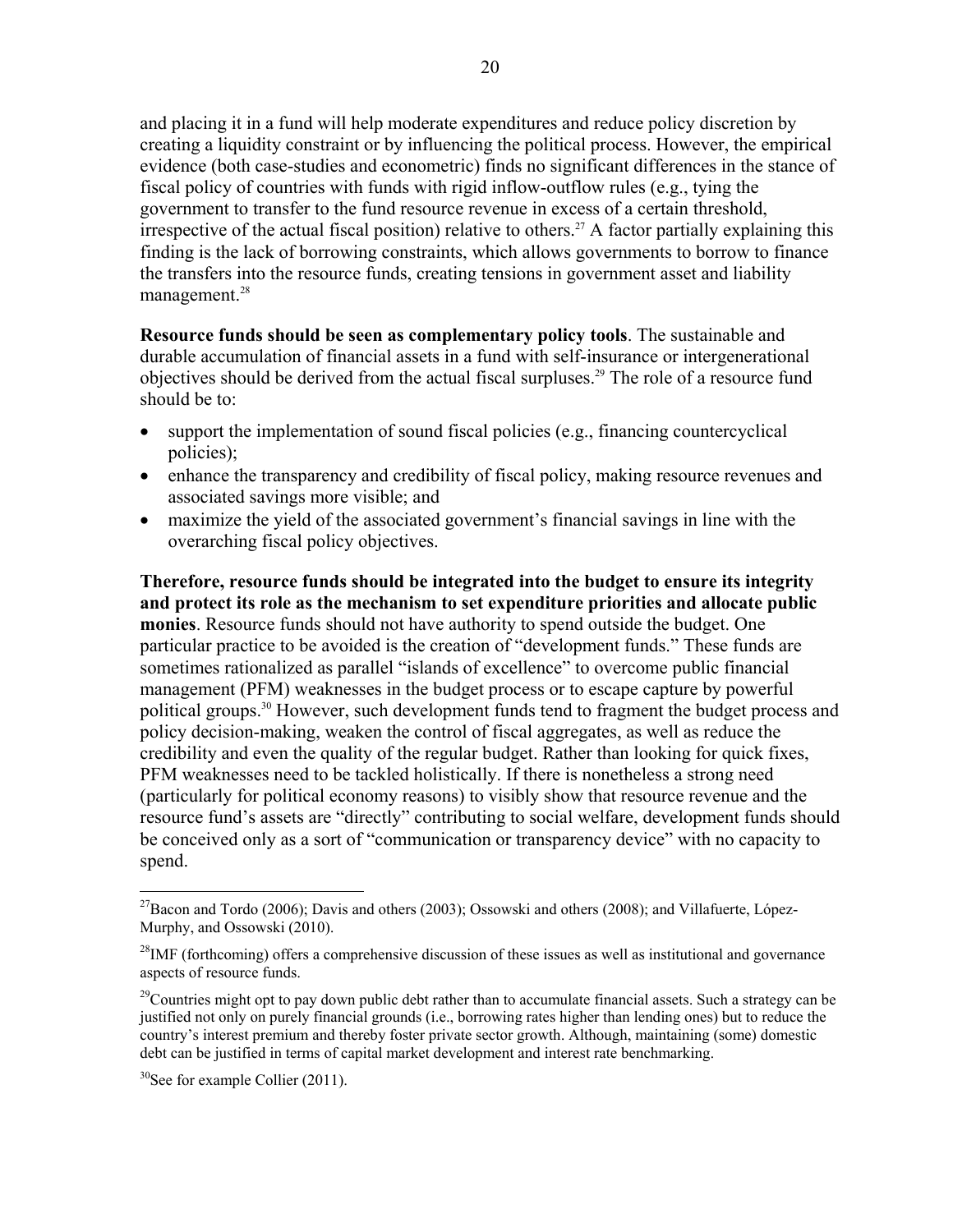## **V. CONCLUSIONS**

## **This paper proposes the following principles to guide the formulation of fiscal policy frameworks in resource-rich developing countries**:

- The fiscal policy framework should reflect country-specific characteristics like revenue dependency and volatility as well as the resource revenue horizon, which may change over time.
- The framework should ensure the sustainability of fiscal policy. Benchmarks of sustainability can be derived from a PIH framework or from a broader focus on stabilizing government net wealth (in some cases at a level below today's net wealth).
- Policymakers can choose alternative fiscal anchors, either primarily addressing fiscal sustainability concerns (e.g., PIH-based rules) or focusing more on short-term demand management (e.g., a price-based or structural balance rule). Country characteristics should guide the choice of the appropriate fiscal anchor (Table 2).
- Fiscal frameworks should be sufficiently flexible to enable the scaling-up of growthenhancing expenditure, especially in LICs.
- In countries with large absorption constraints, the pace of scaling-up may have to be gradual, while public financial management systems are reinforced and domestic supply constraints softened.
- The volatility and uncertainty of resource revenue is critical for the design of fiscal frameworks, and having sufficient precautionary fiscal buffers is critical. Technically, a strong revenue forecasting framework needs to be developed and spending plans framed in a medium-term perspective.
- The credibility and transparency of the fiscal policy framework can be supported by a well-designed resource fund, but the latter cannot be a substitute for an appropriate policy framework nor a panacea that obviates the need to strengthen overall fiscal management capacity. Funds need to be fully integrated with the budget and the fiscal framework.

**Table 2 summarizes the discussion on fiscal frameworks for resource-rich countries by providing an illustrative classification.** Two critical dimensions are the country's capital scarcity and the horizon of resource reserves. Judgment calls are needed to determine the relative importance of these dimensions for a specific country. Country characteristics can also change over time, requiring a reassessment of the appropriateness of the fiscal framework and associated anchors and targets. Ultimately the political process and societal preferences will determine how these principles are applied, while the success for implementation of a fiscal framework will hinge on the political commitment.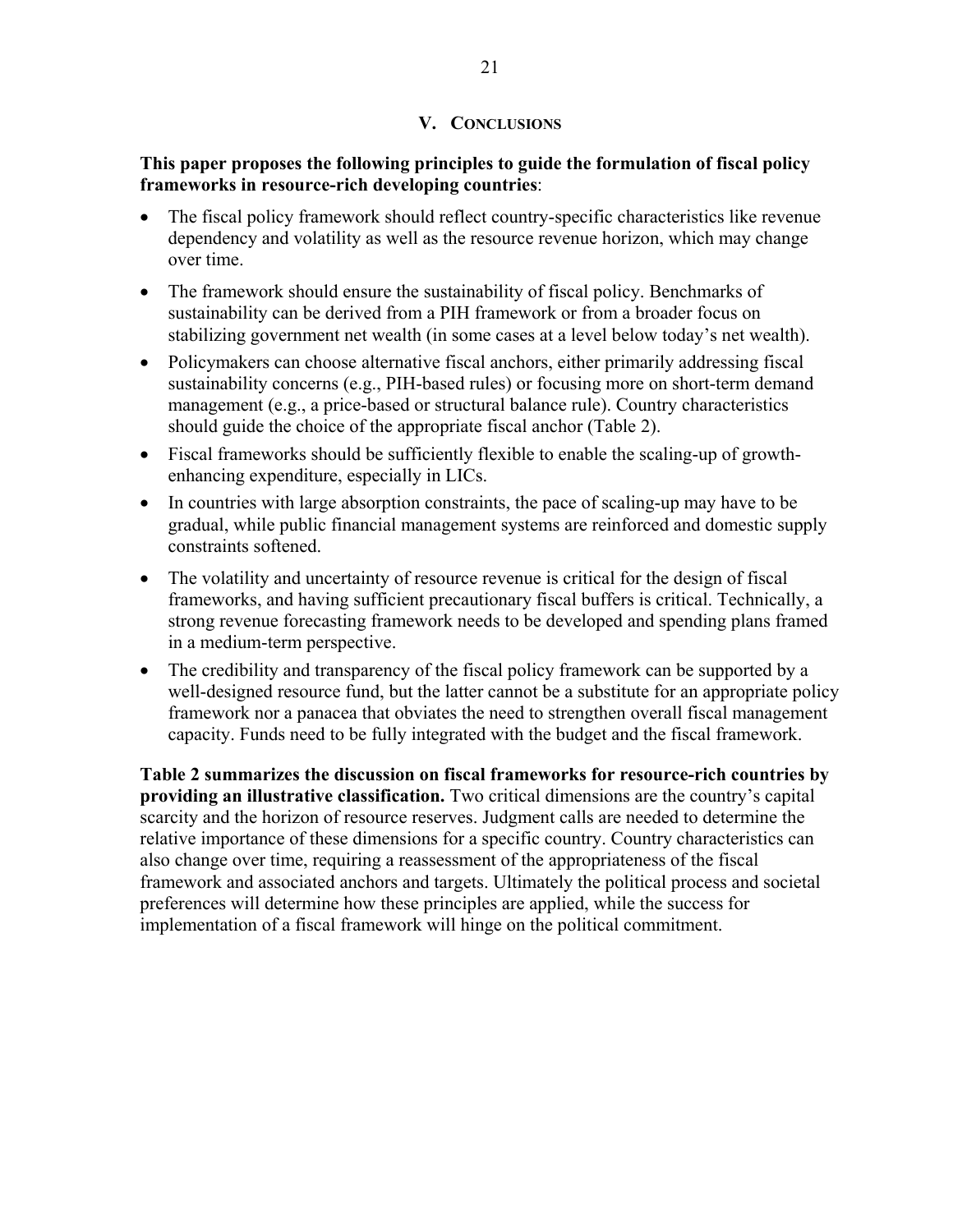| <b>FISCAL POLICY INDICATORS</b>                                                                                   |                                                                                                                                              |                                                                   |  |  |  |
|-------------------------------------------------------------------------------------------------------------------|----------------------------------------------------------------------------------------------------------------------------------------------|-------------------------------------------------------------------|--|--|--|
| <b>Fiscal balances</b>                                                                                            | Non-resource primary fiscal balance<br>Overall fiscal balance                                                                                |                                                                   |  |  |  |
| <b>FISCAL SUSTAINABILITY BENCHMARKS</b>                                                                           |                                                                                                                                              |                                                                   |  |  |  |
| Long-term fiscal<br>PIH perpetuity/annuity<br>sustainability<br>benchmark<br>Net wealth stabilization/convergence |                                                                                                                                              |                                                                   |  |  |  |
| FISCAL POLICY ANCHOR/RULE (Short to medium term)                                                                  |                                                                                                                                              |                                                                   |  |  |  |
|                                                                                                                   | Capital scarce                                                                                                                               | No scarcity of capital                                            |  |  |  |
| <b>Long-lasting</b><br>resources                                                                                  | Flexible non-resource primary balance rule<br>plus expenditure growth cap                                                                    | Non-resource primary balance rule                                 |  |  |  |
|                                                                                                                   | Price-based rule (overall balance) plus<br>expenditure growth cap                                                                            | Price-based rule (overall balance) plus<br>expenditure growth cap |  |  |  |
| <b>Short-lasting</b><br>resources                                                                                 | Flexible non-resource primary balance rule<br>plus expenditure growth cap<br>Modified PIH-based framework (non-<br>resource primary balance) | PIH-based framework (non-resource<br>primary balance)             |  |  |  |

## **Table 2. Fiscal Frameworks for Resource-Rich Countries**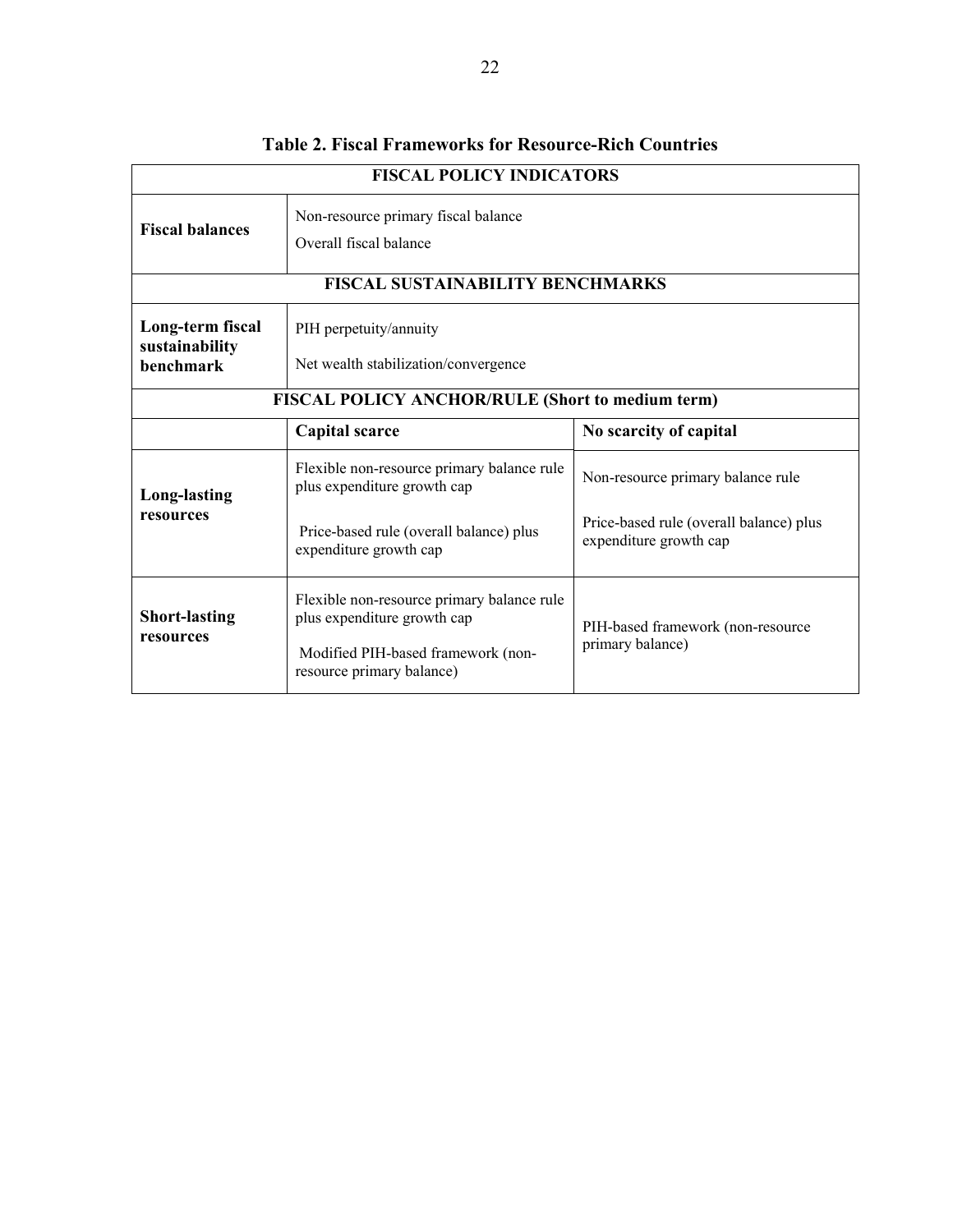|                                |                        | Resource exports    | Resource revenue    | Commodity               | Reserve          |                                       |                  | Overall         |
|--------------------------------|------------------------|---------------------|---------------------|-------------------------|------------------|---------------------------------------|------------------|-----------------|
|                                |                        | in percent of total | in percent of total | <b>Revenue to Total</b> | horizon (in      | GDP Per Capita Development PIMI score |                  |                 |
| Country                        | <b>Resources</b>       | exports             | fiscal revenue      | GDP                     | years)           | <b>PPP Level</b>                      | level, HDI       | $(0-4)$         |
|                                |                        | avg 2006-10         | avg 2006-10         | avg 2006-10             | R/P ratio        | 2010                                  | 2010             |                 |
| Algeria (DZA)                  | Oil                    | 98                  | 73                  | 29.7                    | 35.2             | 6,950                                 | High             | $\cdots$        |
| Angola (AGO)                   | Oil                    | 95                  | 78                  | 35.0                    | 20.0             | 5,632                                 | Low              | $\cdots$        |
| Azerbaijan (AZE)               | Oil                    | 94                  | 64                  | 25.6                    | 32.2             | 10,033                                | High             | 1.5             |
| Bahrain (BHR)                  | Oil                    | 81                  | 82                  | 23.1                    | 16.7             | 26,852                                | Very high        | $\cdots$        |
| Bolivia (BOL)                  | Gas                    | 5                   | 32                  | 11.3                    | 19.5             | 4,592                                 | Medium           | 2.4             |
| Botswana (BWA)                 | Diamonds               | 66                  | 63                  | 22.6                    | 18.6             | 15,489                                | Medium           | 2.4             |
| Brunei Darussalam (BRN)        | Gas                    | 96                  | 90                  | 45.2                    |                  | 48,892                                | Very high        | $\cdots$        |
| Cameroon (CMR)                 | Oil                    | 47                  | 27                  | 6.0                     |                  | 2,170                                 | Low              | $\cdots$        |
| Chad (TCD)                     | Oil                    | 89                  | 67                  | 15.2                    | 33.7             | 1,698                                 | Low              | 1.0             |
| Chile (CHL)                    | Copper                 | 53                  | 23                  | 6.2                     | 27.3             | 15,002                                | High             | $\cdots$        |
| Congo, Republic of (COG)       | Oil                    | 90                  | 82                  | 32.6                    | 18.2             | 4,427                                 | Medium           | 0.5             |
| Dem. Rep. of Congo (ZAR)       | Minerals & Oil         | 94                  | 30                  | 3.0                     | 10.7             | 328                                   | Low              | $\cdots$        |
| Ecuador (ECU)                  | Oil                    | 55                  | 24                  | 7.4                     | 34.1             | 7,776                                 | High             | $\cdots$        |
| EquatorialGuinea (GNQ)         | Oil                    | 99                  | 91                  | 31.2                    | 17.1             | 18,143                                | Medium           | $\cdots$        |
| Gabon (GAB)                    | Oil                    | 83                  | 60                  | 18.4                    | 41.2             | 15,021                                | Medium           | 1.0             |
| Guinea (GIN)                   | <b>Mining Products</b> | 93                  | 23                  | 3.7                     |                  | 1,046                                 | Low              | 1.1             |
| Guyana (GUY)                   | Gold & Bauxite         | 42                  | 27                  | 7.7                     |                  | 6,964                                 | Medium           | $\cdots$        |
| Indonesia (IDN)                | Oil                    | 10                  | 23                  | 4.5                     | 27.2             | 4,394                                 | Medium           | 1.5             |
| Iran (IRN)                     | Oil                    | 79                  | 66                  | 17.3                    | 134.9            | 10,865                                | High             | $\cdots$        |
| Iraq (IRQ)                     | Oil                    | 99                  | 84                  | 69.2                    | 150.0            | 3,538                                 |                  |                 |
| Kazakhstan (KAZ)               | Oil                    | 60                  | 40                  | 10.5                    | 60.3             | 12,603                                | High             | 2.4             |
| Kuwait (KWT)                   | Oil                    | 93                  | 95                  | 61.9                    | 114.2            | 37,849                                | High             | $\cdots$        |
| Libya (LBY)                    | Oil                    | 97                  | 89                  | 55.5                    | 79.8             | 13,805                                | High             | $\cdots$        |
| Mali (MLI)                     | Gold                   | 75                  | 13                  | 3.2                     | $\cdots$         | 1,252                                 | Low              | 2.2             |
| Malayasia (MYS)                | Oil                    | 8                   | 37                  | 8.2                     | 30.9             | 14,670                                | High             | $\cdots$        |
| Mauritania (MRT)               | Iron Ore               | 24                  | 22                  | 5.7                     | 63.6             | 2,093                                 | Low              | 1.7             |
| Mexico (MEX)                   | Oil                    | 15                  | 36                  | 8.0                     | 10.1             | 14,430                                | High             |                 |
| Mongolia (MNG)                 | Copper                 | 81                  | 29                  | 10.0                    |                  | 4,006                                 | Medium           | $\cdots$<br>1.7 |
| Nigeria (NGA)                  | Oil                    | 97                  | 76                  | 21.7                    | $\cdots$<br>65.6 | 2,422                                 | Low              | 1.1             |
| Norway (NOR)                   | Oil                    | 62                  | 29                  | 15.3                    | 13.6             | 52,013                                | Very high        |                 |
| Oman (OMN)                     | Oil                    | 73                  | 83                  | 37.0                    | 20.3             | 25,439                                |                  | $\cdots$        |
| Papua New Guinea (PNG)         | Minerals & Petroleum   | 80                  | 32                  | 9.6                     | 20 (gold)        | 2,300                                 | <br>Low          | $\cdots$        |
| Peru (PER)                     | <b>Minerals</b>        | 8                   | 19                  | 3.8                     | 35.0             | 9,330                                 | High             | $\cdots$<br>2.6 |
| Qatar (QAT)                    | Gas                    | 88                  | 58                  | 22.6                    | 143.7            | 88,559                                | Very high        |                 |
| Russia (RUS)                   | Oil                    | 50                  | 29                  | 11.0                    | 48.8             | 15,837                                | High             | $\cdots$        |
| Saudi Arabia (SAU)             | Oil                    | 87                  | 79                  | 42.0                    | 75.5             | 23,826                                | High             | $\cdots$        |
| Sudan (SDN)                    | Oil                    | 97                  | 55                  | 10.8                    | 37.8             | 2,492                                 | Low              | $\cdots$<br>1.1 |
| Suriname (SUR)                 |                        | 11                  | 29                  | 8.3                     |                  | 8,924                                 | Medium           |                 |
| Syrian Arab Republic (SYR)     | Minerals<br>Oil        | 36                  | 25                  | 5.7                     | <br>21.9         | 5,208                                 |                  |                 |
|                                |                        |                     |                     |                         |                  |                                       | Medium<br>Medium | $\cdots$        |
| Timor Leste (TLS)              | Oil                    | 99                  | 70<br>49            | 60.9                    | $\cdots$         | 2,861                                 |                  | $\cdots$        |
| Trinidad and Tobago (TTO)      | Gas                    | 38                  |                     | 17.4                    | 9.7              | $\cdots$                              | High<br>Medium   | 1.1             |
| Turkmenistan (TKM)             | Oil                    | 91                  | 54                  | 10.6                    | 149.6            | 6,785                                 |                  | $\cdots$        |
| United Arab Emirates (ARE) Oil |                        | 41                  | 76                  | 24.3                    | 100.0            | 48,821                                | Very high        | $\cdots$        |
| Venezuela (VEN)                | Oil                    | 93                  | 58                  | 18.7                    | 226.7            | 11,829                                | High             | $\cdots$        |
| Vietnam (VNM)                  | Oil                    | 14                  | 22                  | 5.7                     | 43.1             | 3,134                                 | Medium           | $\cdots$        |
| Yemen (YEM)                    | Oil                    | 82                  | 68                  | 22.0                    | 42.8             | 2,598                                 | Low              | $0.8\,$         |
| Zambia (ZMB)                   | Copper                 | 72                  | 4                   | 0.8                     | 26.0             | 1,512                                 | Low              | 1.9             |

## **Appendix I. Resource-Dependent Countries: Descriptive Statistics**

Sources: IMF staff estimates; BP 2011 Statistical Review of World Energy ; UNDP Human Development Index; Gupta et al., 2011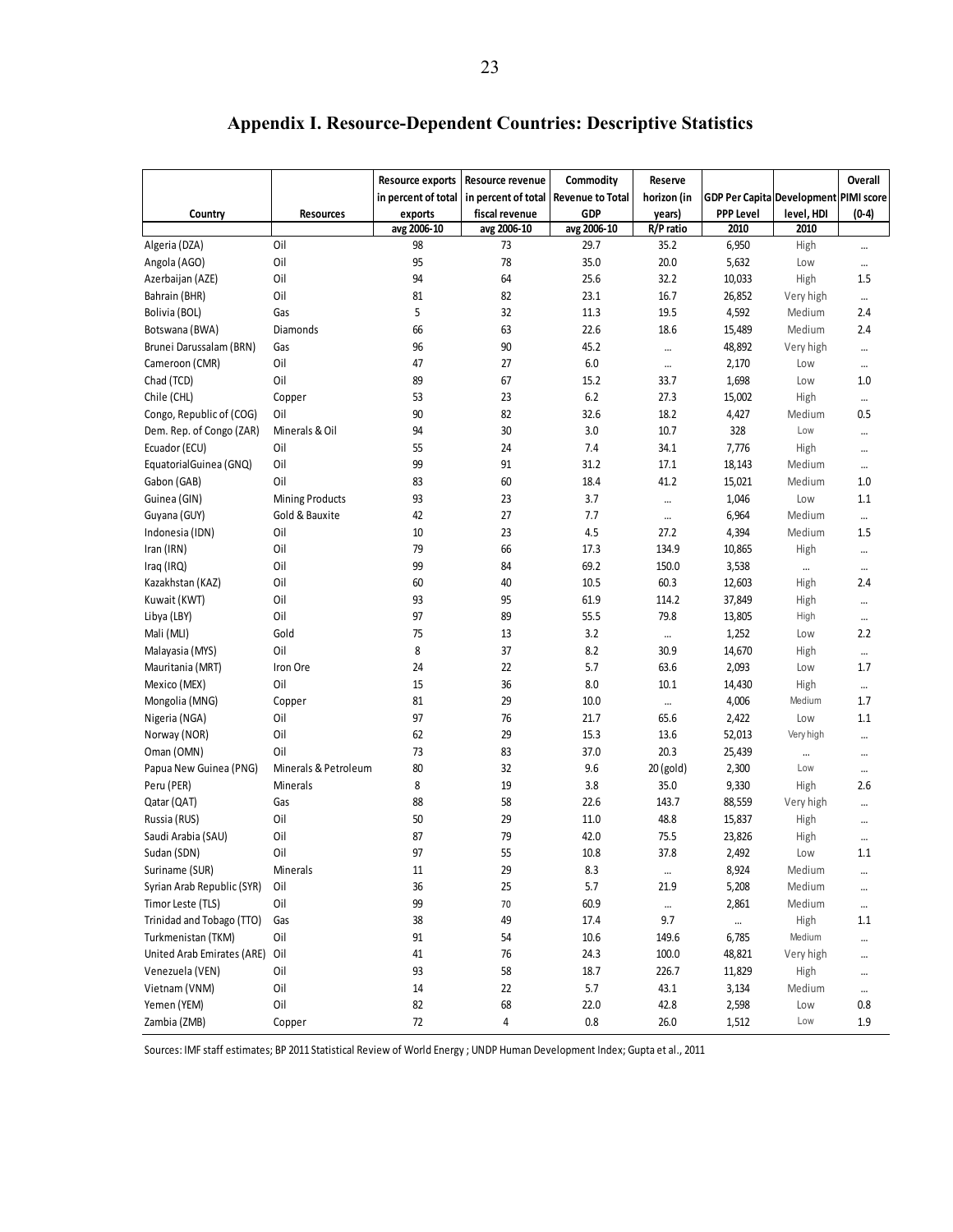#### **Appendix II. Survey on IMF Advice to Resource-Dependent Countries**

This appendix summarizes information extracted from selected IMF country reports on a limited sample of resource dependent countries over 2004–11. The survey's objective is to check the nature of IMF staff policy advice on resource management, in particular, the reliance on PIH models and, more generally, other types of fiscal frameworks, indicators, and fiscal rules. The survey comprises a total of 39 staff reports from 17 countries including lowincome (LIC), middle-income (MIC), emerging-, and advanced-resource dependent countries from different regions.

Our main finding is that in most of these countries, the IMF did not advocate the PIH model as the main policy target or fiscal rule to be followed. Eight out the seventeen surveyed countries discussed the PIH model. However, in only six of those countries (Azerbaijan, Gabon, Norway, Republic of Congo, Russia, and Timor-Leste) the (non-oil) fiscal indicator derived from a PIH model is used as an actual target for a program or surveillance. In the other countries, policy advice focused on the use of different fiscal indicators not based on PIH considerations, such as price-based rules. In most of the country reports surveyed, medium-term fiscal frameworks are suggested by staff*.*

|                          | Use of Permanent Income<br><b>Hypothesis (PIH) Model</b> |                                             | Use of                            | Use of                          | <b>Main Fiscal</b><br>Indicator is the<br>Non-Resource<br><b>Balance</b> |  |
|--------------------------|----------------------------------------------------------|---------------------------------------------|-----------------------------------|---------------------------------|--------------------------------------------------------------------------|--|
| Country                  | Included in the<br>Fiscal<br><b>Framework</b>            | Indicator of<br>Long-Term<br>Sustainability | Price-Based<br><b>Fiscal Rule</b> | Medium-Term<br><b>Framework</b> |                                                                          |  |
| Angola                   |                                                          | X                                           |                                   | X                               | X                                                                        |  |
| Azerbaijan               | X                                                        | X                                           |                                   |                                 | X                                                                        |  |
| Cameroon                 |                                                          |                                             |                                   | X                               | X                                                                        |  |
| Chad                     |                                                          | X                                           |                                   | X                               | X                                                                        |  |
| Chile                    |                                                          |                                             | X                                 |                                 | X                                                                        |  |
| Congo, Rep. of           | X                                                        | X                                           |                                   | X                               | X                                                                        |  |
| <b>Equatorial Guinea</b> |                                                          | X                                           |                                   | X                               | X                                                                        |  |
| Gabon                    | X                                                        | X                                           |                                   |                                 | X                                                                        |  |
| Ghana                    |                                                          |                                             |                                   | X                               |                                                                          |  |
| Nigeria                  |                                                          | X                                           | X                                 | X                               | X                                                                        |  |
| Norway                   | X                                                        | X                                           |                                   |                                 | X                                                                        |  |
| Papua New Guinea         |                                                          |                                             |                                   | X                               | X                                                                        |  |
| Peru                     |                                                          |                                             |                                   | X                               |                                                                          |  |
| Russia                   | X                                                        | X                                           |                                   |                                 | X                                                                        |  |
| Timor-Leste              | X                                                        | X                                           |                                   | X                               | X                                                                        |  |
| Trinidad&Tobago          |                                                          | X                                           | X                                 | X                               | X                                                                        |  |
| Venezuela                |                                                          | X                                           |                                   |                                 | X                                                                        |  |

## **Appendix Table 1. Survey on IMF Advice to a Sample of Resource-Dependent Countries**

Note: In some countries, the use of the PIH changed during the reviewed 2004–11 period, so the current use of the PIH may differ.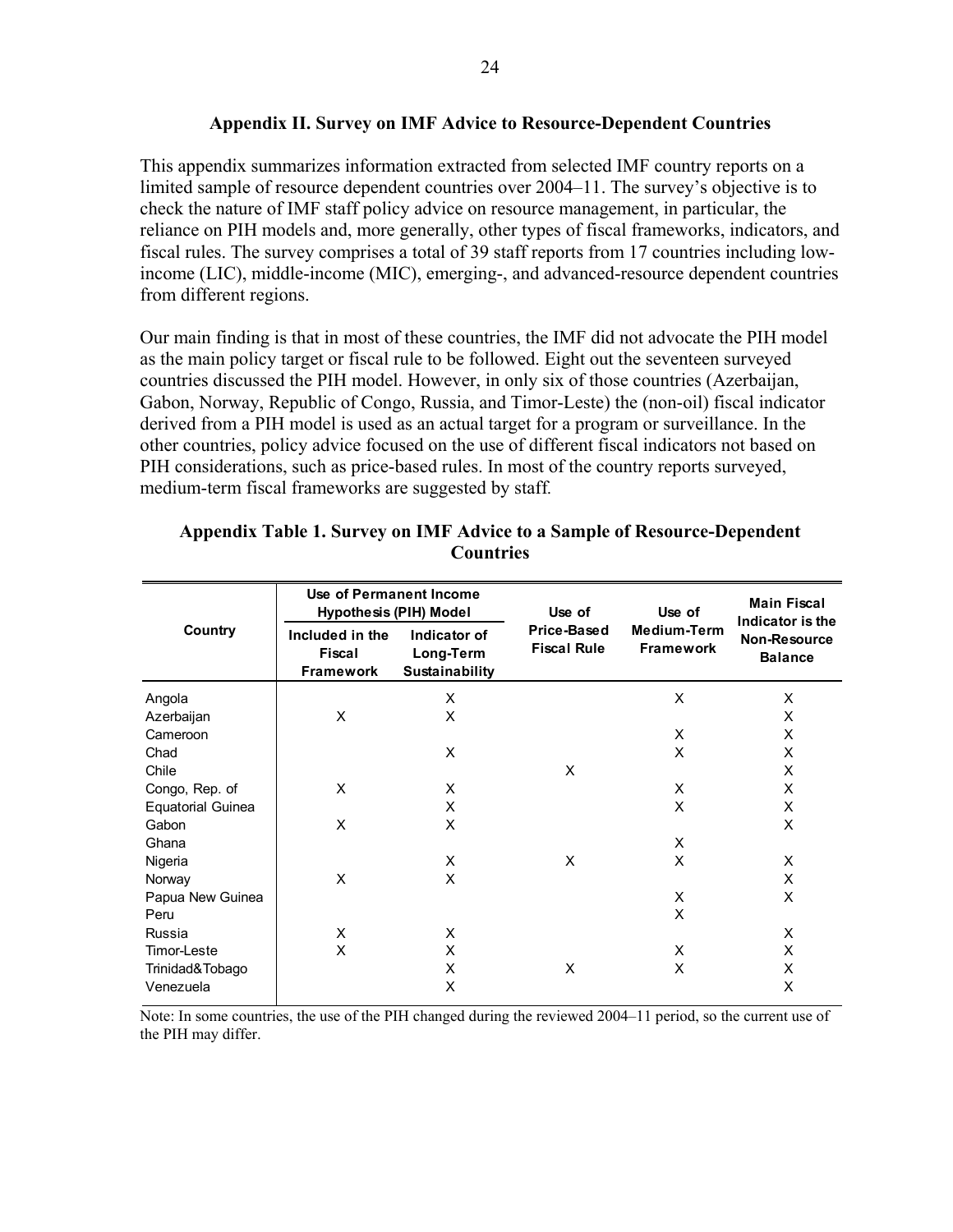|                          | Rule       | Framework | Resource          |                                                                                                                                                                                                                                                                                                                                                                                                                                                                                                                             |
|--------------------------|------------|-----------|-------------------|-----------------------------------------------------------------------------------------------------------------------------------------------------------------------------------------------------------------------------------------------------------------------------------------------------------------------------------------------------------------------------------------------------------------------------------------------------------------------------------------------------------------------------|
| Country                  | <b>PIH</b> | Non-PIH   | Fund <sup>1</sup> | Description                                                                                                                                                                                                                                                                                                                                                                                                                                                                                                                 |
| Azerbaijan               | X          |           | $\mathsf R$       | A non-oil balance guideline (2004) consistent with constant<br>real consumption out of oil wealth. Never observed. More<br>recently reliance on ad-hoc balanced budget oil price.<br>Complemented by state oil fund.                                                                                                                                                                                                                                                                                                        |
| Chile                    |            | X         | $\mathsf F$       | Structural balance guideline (institutionalized in 2006 fiscal<br>responsibility law). Adjustment by long-term price of copper and<br>molybdenum (10-year forecast) as determined by an<br>independent committee. Targets have been changed over time.<br>Supported by two funds (stabilization and savings).                                                                                                                                                                                                               |
| Ecuador                  |            | X         | $\mathsf{R}$      | Various rules (e.g., non-oil balance, expenditure growth) that<br>were mostly not observed. More recent rule states that current<br>spending cannot exceed permanent revenue (a sort of "golden"<br>rule"). Oil funds abolished in 2008.                                                                                                                                                                                                                                                                                    |
| <b>Equatorial Guinea</b> |            | X         | $\mathsf R$       | Guideline establishing that current expenditures should be<br>limited to non-oil revenue has led to very high capital expenditure<br>levels. CEMAC convergence criteria: include various fiscal<br>targets (e.g., a non-oil balance target). It has a fund for future<br>generations.                                                                                                                                                                                                                                       |
| Ghana                    |            |           | $\mathsf R$       | A recent petroleum revenue management framework built<br>around a stabilization fund and a heritage fund. Benchmark oil<br>revenue is calculated at a 7-year moving average, with 70<br>percent used to finance the budget. Remaining revenue<br>allocated in fixed proportions to the funds. No fiscal anchor<br>limiting budget deficit.                                                                                                                                                                                  |
| Mongolia                 |            | X         | $\mathsf{R}$      | A ceiling on the structural deficit with structural mineral revenues<br>estimated using a 16-year moving average of mineral prices.<br>Combined with a ceiling on expenditure growth defined by the<br>non-mineral GDP growth rate (useful when structural revenue is<br>growing fast). The structural balance target can be changed<br>every four years. Flows to a stability fund linked to difference<br>between actual and structural revenues. This framework will start<br>in 2013.                                   |
| Nigeria                  |            | X         | $\mathsf R$       | 3 percent of GDP deficit ceiling for federal govt. computed at<br>budget oil price (not strictly followed). Budget oil price set every<br>year in political negotiations, including with sub-national<br>governments. Excess crude account receives "windfall"<br>revenues; ad-hoc withdrawals.                                                                                                                                                                                                                             |
| Norway                   | X          |           | $\mathsf F$       | "Bird-in-hand" fiscal guideline: the cyclically adjusted non-oil<br>central government deficit as 4 percent (the expected long-run<br>real rate of return) of the SWF assets. Guidelines are flexible:<br>temporary deviations permitted over business cycle or if large<br>changes in SWF value. Very strong political consensus.                                                                                                                                                                                          |
| <b>PNG</b>               |            | X         |                   | 5-year medium-term fiscal strategy that sets a ceiling to the non-<br>mineral deficit in line with "normal" mineral revenue. A portion of<br>"windfall" mineral revenue (70 percent) can be spent up to a non-<br>mineral deficit ceiling of 8 percent of GDP. It was largely<br>followed, but volatile real expenditure growth due to swings in<br>total GDP.                                                                                                                                                              |
| Russia                   | X          |           | $\mathsf R$       | The budget code includes a long-term nonoil deficit target of 4.7<br>percent of GDP that was suspended in 2009. Annual budgets<br>underpinned by rolling three-year medium-term fiscal<br>frameworks. Two oil funds (stabilization and savings).                                                                                                                                                                                                                                                                            |
| Timor-Leste              | X          |           | F                 | Fiscal guideline based on PIH framework (constant in real<br>terms). Non-oil balance set in line with estimated sustainable<br>income (ESI), which is calculated annually as 3 percent of the<br>sum of the petroleum fund balance and the present value of<br>expected future petroleum receipts. Deficits can exceed the ESI<br>if properly justified and approved by Parliament. More recently,<br>government has scaled up public investment so that total<br>spending amounts to more than twice the level of the ESI. |

**Appendix III. Elements of Fiscal Frameworks in Selected Resource Intensive Countries**

<sup>1</sup> Resource funds can be an account or a statutory legal entity.  $R$  = contingent (i.e., linked to threshold values) or revenue-share (i.e., flows in proportion to total revenue) funds. F = flexible (i.e., financing, linked to the overall fiscal position) funds.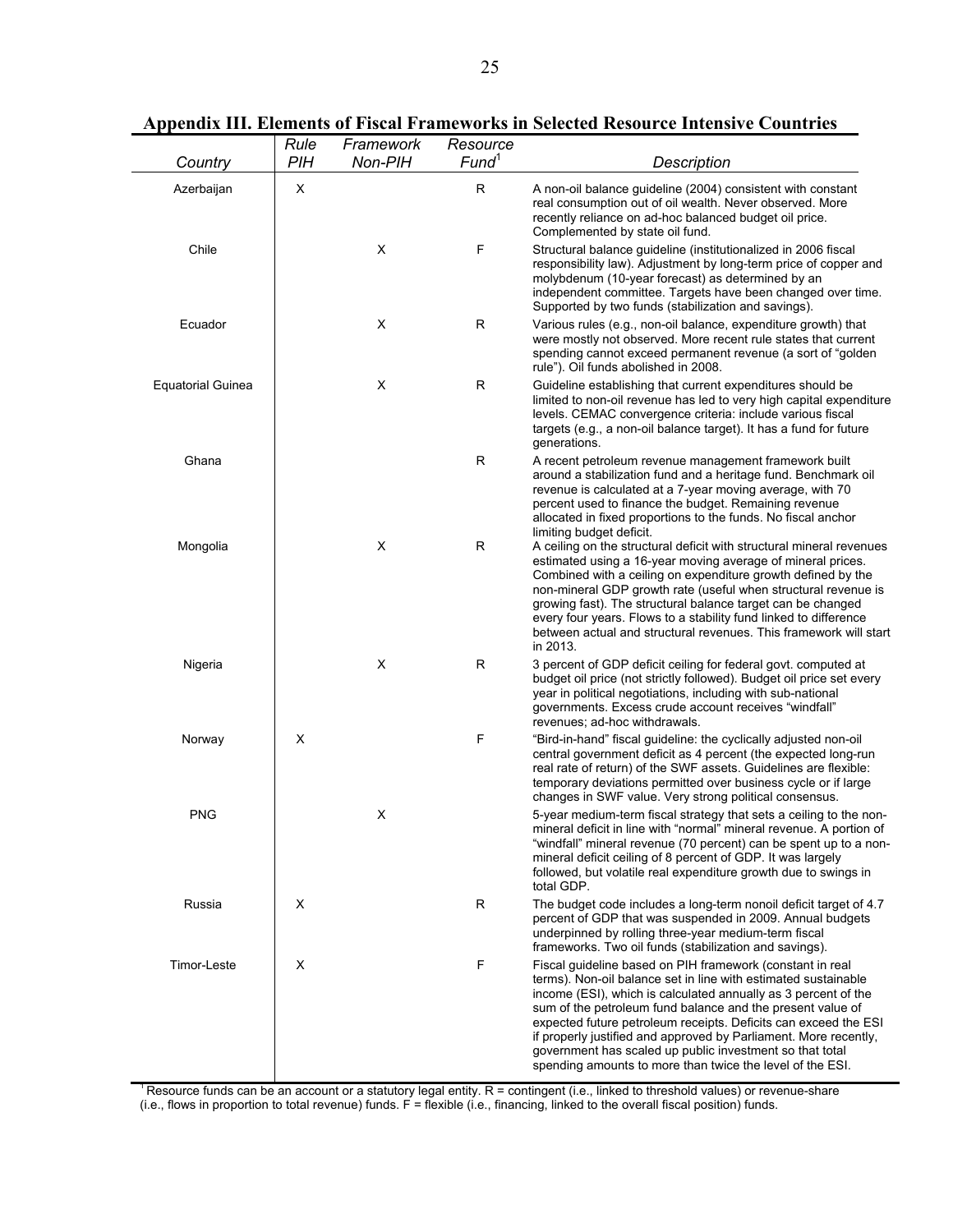#### **REFERENCES**

- Bacon, R., and S. Tordo, 2006, *Experiences with Oil Funds: Institutional and Financial Aspects* (Washington: World Bank).
- Barnett, Steven, and Rolando Ossowski, 2003, "Operational Aspects of Fiscal Policy in Oil-Producing Countries", in *Fiscal Policy Formulation and Implementation in Oil Producing Countries,* ed. by J. Davis, A. Fedelino, and R. Ossowski (Washington: International Monetary Fund).
- Bartsch, Ulrich, 2006, "How Much Is Enough? Monte Carlo Simulations of an Oil Stabilization Fund for Nigeria," IMF Working Paper 06/142 (Washington: International Monetary Fund).
- Basdevant, Olivier, 2008, "Are Diamonds Forever? Using the Permanent Income Hypothesis to Analyze Botswana's Reliance on Diamond Revenue," IMF Working Paper 08/80 (Washington: International Monetary Fund)
- Bems, Rudolf, and Irineu de Carvalho Filho, 2011, "The current account and precautionary savings for exporters of exhaustible resources," *Journal of International Economics*, Vol. 84(1), pp. 48-64.
- Berg, Andrew, Rafael Portillo, Shu-Chun Yang, and Luis Zanna, 2011, "Government Investment in Resource Abundant Low-Income Countries," unpublished.
- Bornhorst, Fabian, Sanjeev Gupta, and John Thornton, 2009, "Natural Resource Endowments and the Domestic Revenue Effort" *European Journal of Political Economy*, Vol. 25, pp. 439-446.
- Carcillo, Stephane, Daniel Leigh, and Mauricio Villafuerte, 2007, "Catch-Up Growth, Habits, Oil Depletion, and Fiscal Policy: Lessons from the Republic of Congo," IMF Working Paper 07/80 (Washington: International Monetary Fund).
- Cherif, Reda, and Fuad Hasanov, 2012, "Oil Exporters' Dilemma: How Much to Save and How Much to Invest," IMF Working Paper 12/4 (Washington: International Monetary Fund).
- Collier, Paul, 2011, "Savings and Investment Decisions in Low-Income Resource-Rich Countries" (unpublished).
- Collier, Paul, Frederick van der Ploeg, Michael Spence, and Anthony J. Venables, 2009, "Managing Resource Revenues in Developing Economies," OxCarre Research Paper 15 (Oxford: Oxford Centre for the Analysis of Resource Rich Economies). Also in *IMF Staff Papers*, Vol. 57, No. 1, pp. 84–118.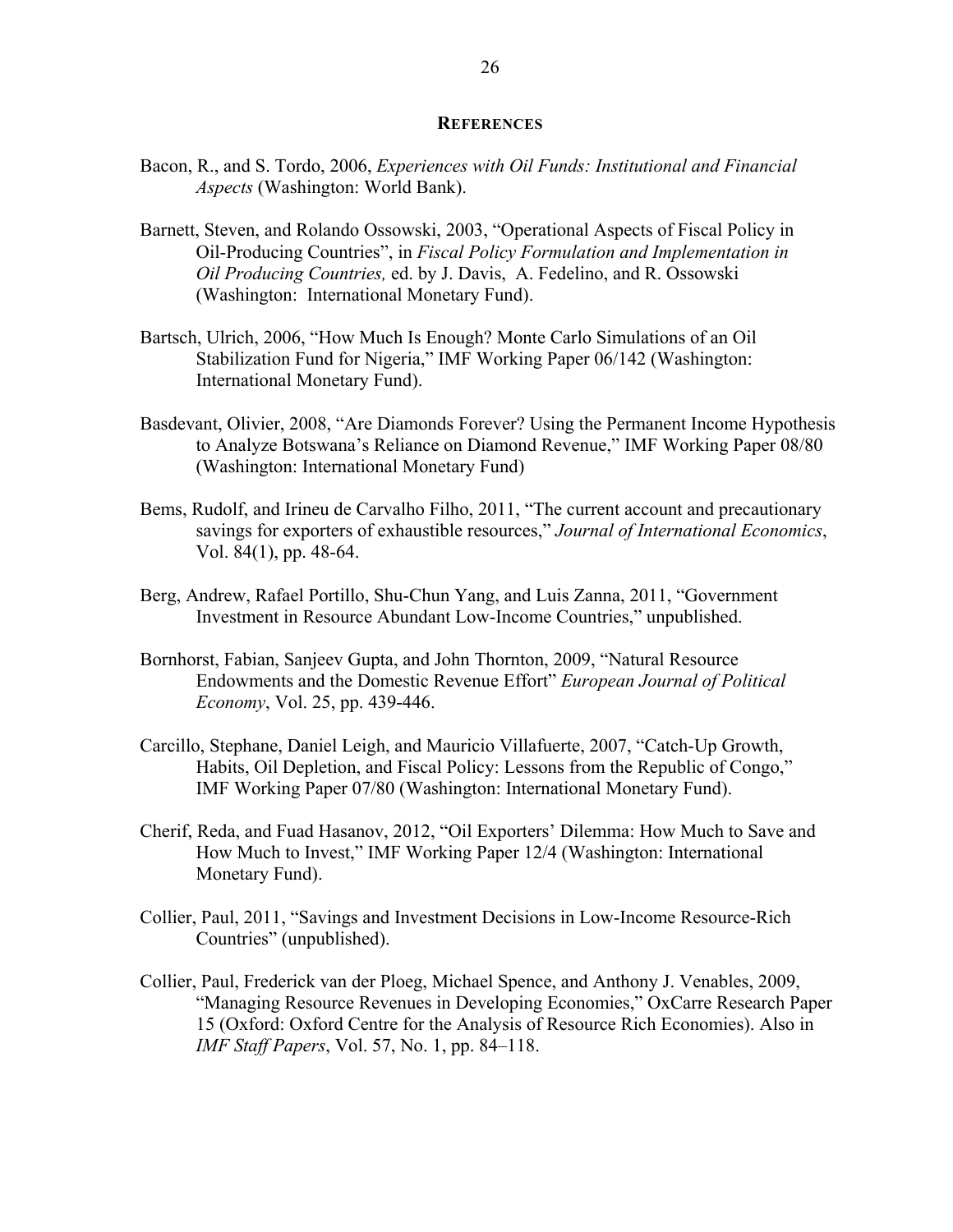- Dabla-Norris, Era, Annette Kyobe, Chris Papageorgiou, James Brumby, Zac Mills, 2011, "Investing in Public Investment: An Index of Public Investment Efficiency," IMF Working Paper 11/37 (Washington: International Monetary Fund).
- Davis, Jeffrey M., R. Ossowski, and A. Fedelino 2003, *Fiscal Policy Formulation and Implementation in Oil-Producing Countries*, IMF.
- Gupta, Sanjeev, Alvar Kangur, Chris Papageorgiou, Abdoul Wane, 2011, "Efficiency-Adjusted Public Capital and Growth," IMF Working Paper 11/217 (Washington: International Monetary Fund).
- Hamilton, James, 2009, "Understanding Crude Oil Prices," The Energy Journal, Vol. 30, No. 2, pp. 179–206.
- Independent Evaluation Office (IEO), 2011,"Evaluation of Research at the IMF-Relevance and Utilization-Background Papers" (Washington: International Monetary Fund).
- International Monetary Fund, 2007, *Guide on Resource Revenue Transparency*  (Washington).
- \_\_\_\_, 2009, *Fiscal Rules—Anchoring Expectations for Sustainable Public Finances* (Washington).
- \_\_\_\_, 2011a, Fiscal Monitor: Addressing Fiscal Challenges to Reduce Economic Risks, September 2011, (Washington).
- \_\_\_\_, 2011b, *Modernizing the Framework for Fiscal Policy and Debt Sustainability Analysis* (Washington).
- \_\_\_\_, 2011c, Managing Volatility in Low-Income Countries: The Role and Potential for Contingent Financial Instruments (Washington).
- \_\_\_\_, 2012, "Commodity Price Swings and Commodity Exporters," World Economic Outlook, chapter 4, April 2012.
- \_\_\_\_, forthcoming, "Fiscal Issues in Designing SWFs," Fiscal Affairs Department (Washington).
- Maliszewski, Wojciech, 2009, "Fiscal Policy Rules for Oil-Producing Countries: A Welfare-Based Assessment," IMF Working Paper 09/126 (Washington: International Monetary Fund).
- Ossowski, Rolando, Mauricio Villafuerte, Paulo Medas, and Theo Thomas, 2008, *Managing the Oil Revenue Boom: The Role of Fiscal Institutions*, IMF Occasional Paper No. 260 (Washington: International Monetary Fund).